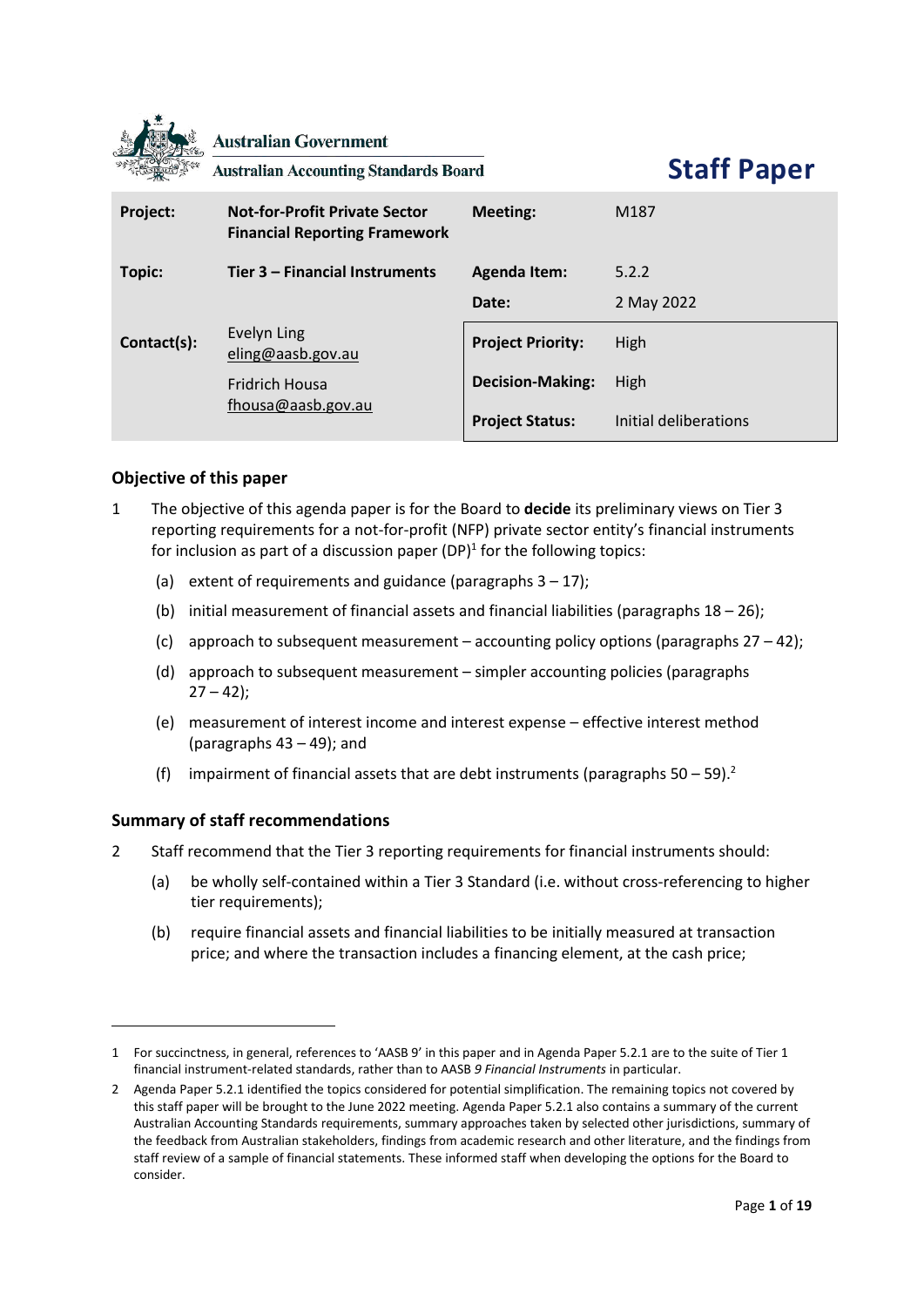- (c) require the directly attributable transaction costs of a financial asset and financial liability to be expensed in the period the costs are incurred;
- (d) specify simpler subsequent measurement requirements for financial instruments; being for:
	- (i) financial assets that are held to generate both income and capital investment return for the entity to be measured at FVTPL;
	- (ii) derivative financial instruments to be measured at fair value through profit or loss (FVTPL); and
	- (iii) all other financial assets and financial liabilities to be measured at cost less impairment;
- (e) require interest income and interest expense to be recognised as amounts are earnt or incurred, calculated by applying the contractual interest rate to the amount on which interest is earnt;
- (f) require for a financial instrument not measured at fair value, any initial premium or discount to be amortised on a straight-line basis over the life of the instrument (unless another systematic basis or shorter period is more reflective of the period to which the premiums or discounts relate). Any directly attributable fees and deferred transaction costs should be similarly treated;
- (g) require, for debt instruments measured on a basis other than fair value, that an impairment loss be recognised when it is probable that the amount owed will not be collectible, measured at the expected uncollectible amount;
- (h) require, for equity instruments measured at cost less impairment, that:
	- (i) impairment be charged only when there is objective evidence to indicate that the carrying amount of the financial asset is unlikely to be recovered in the future; and
	- (ii) for the impairment loss to be measured as the difference between the carrying amount of the asset and its fair value at the reporting date.

# **Identified proposed simplification 1 – Approach to extent of requirements and guidance**

- 3 Staff think the Board should form a view with regards to its approach to the extent of requirements and guidance for financial instruments for inclusion in a Discussion Paper. That is, the extent to which the Board intends to require preparers to consider AASB 9. Staff note that there may be some overlap between this Board decision and the other proposed simplifications,<sup>3</sup> but think that having clarity about the Board's position will allow stakeholders to evaluate better the complexity of the Board's financial instrument proposals.
- 4 To aid in Board member consideration of the requirements and guidance, staff have classified the complexity of the financial instrument requirements of the selected other jurisdictions on the following scale: 4

<sup>3</sup> For example, if the Board decides to develop Tier 3 hedge accounting requirements, it must decide whether to specify such requirements within a Tier 3 pronouncement, or whether to direct an entity that wishes to apply hedge accounting to the hedge accounting provisions set out in AASB 9 (or AASB 139). In contrast, if the Board decides that its Tier 3 reporting requirements should not allow hedge accounting as an available accounting policy, this Board decision is irrelevant, as there is no need for entities to be referred to AASB 9.

<sup>4</sup> This scale is a staff view. It has not been verified with the individual jurisdictions.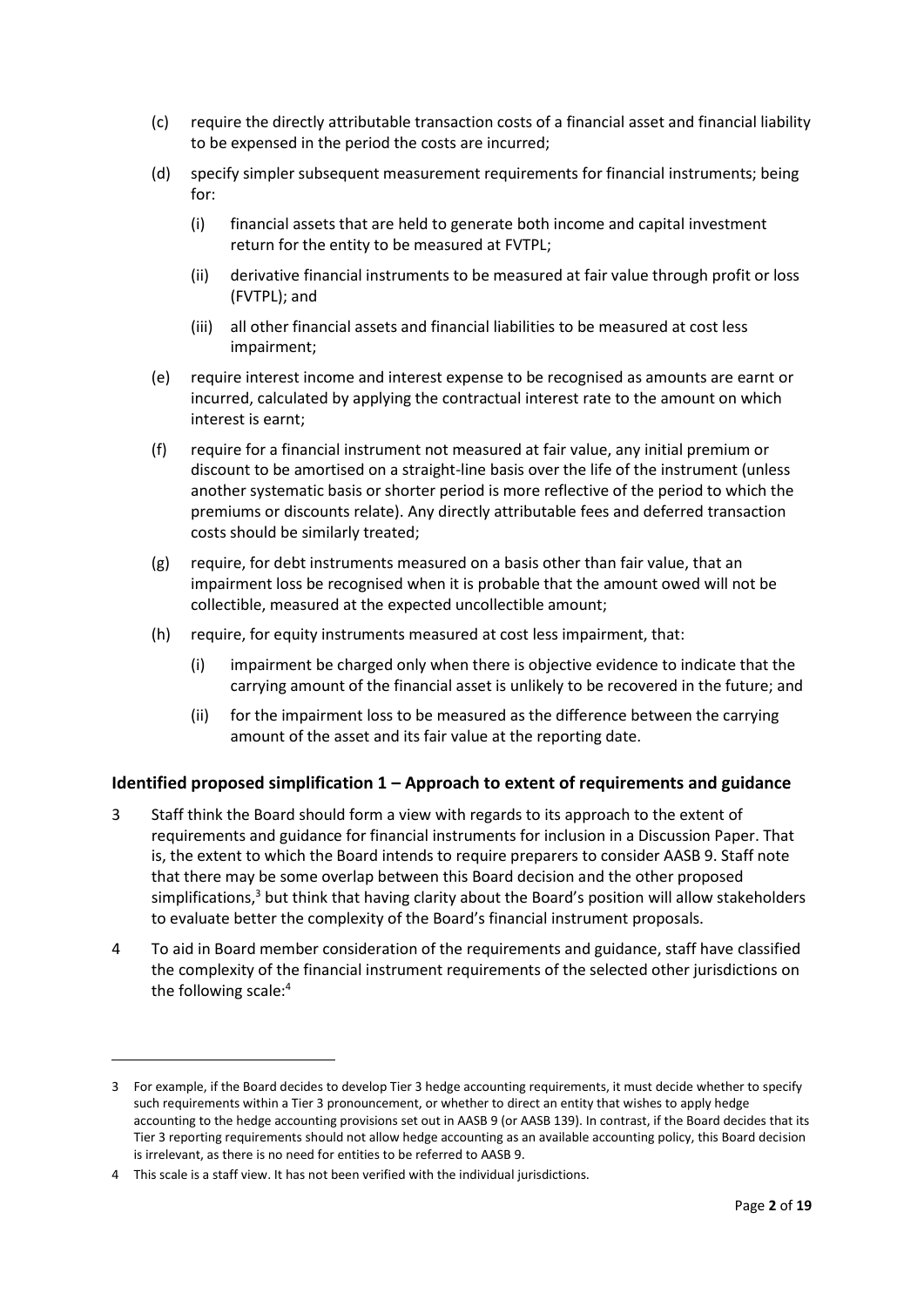|            |           |            | UK FRS 102           | Ianadian     |
|------------|-----------|------------|----------------------|--------------|
| HK SME FRS | NZ Tier 3 | UK FRS 105 | <b>IFRS</b> for SMEs | requirements |

Simplest

More complex

- 5 Staff think that the Tier 3 reporting requirements for financial instruments should be substantially reduced from AASB 9. With reference to the Board's agreed approach to simplification,<sup>5</sup> staff's view is that the appropriate balance of requirements and guidance is somewhere between the extent specified by the *IFRS for SMEs* and UK FRS 105 *The Financial Reporting Standard applicable to the Micro-entities Regime*. That is, broader and simpler requirements and less guidance than the *IFRS for SMEs* but more guidance than UK FRS 105. Staff consider that Australian stakeholders would not be best served by too little guidance, as this could inadvertently introduce complexity for preparers to develop appropriate accounting policies.
- 6 Having regard to its comments above, staff propose the Board simplification of the extent of financial instrument requirements and guidance could be actioned either by:
	- (a) **Option A** completely containing the reporting requirements for financial instruments within the Tier 3 Standard. That is, there should be no 'signpost' or direction for entities to consider the guidance or requirements in AASB 9 for transactions that are not specifically addressed, or a cross-reference to particular requirements of a higher tier. This Option is consistent with the approach adopted by many of the selected other jurisdictions; or
	- (b) **Option B** specifying the reporting requirements for financial instruments in part within the Tier 3 Standard, and in part by cross-reference to AASB 9. This Option would still be consistent with the June 2021 Board decision to develop a Tier 3 Standard that would only have minimal cross-referencing to other Australian Accounting Standards requirements.<sup>6</sup> This Option is consistent with the Tier 1 Australian Accounting Standards (and Canada and the USA) approach where for-profit requirements apply 'except as amended'.

<sup>5</sup> Refer Appendix B of Agenda Paper 5.2.1

<sup>6</sup> AASB June 2021 meeting minutes[: https://www.aasb.gov.au/media/bjajvtal/aasbapprovedminutesm181\\_4aug21.pdf](https://www.aasb.gov.au/media/bjajvtal/aasbapprovedminutesm181_4aug21.pdf)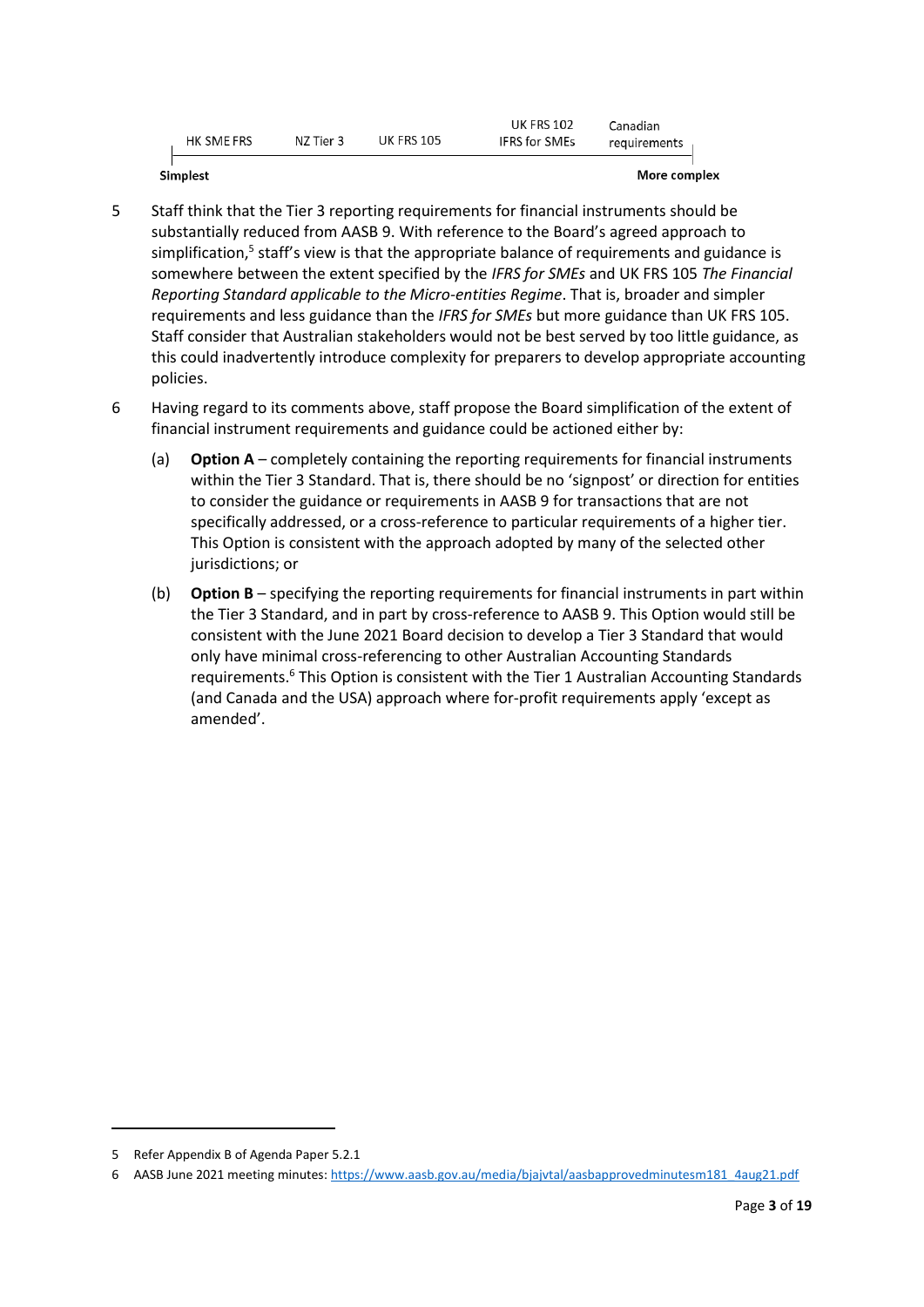<span id="page-3-0"></span>7 The flowchart below illustrates the difference between Option A and Option B:



- 8 As reflected by the flowchart, an **Option A** approach means that:
	- (a) Except where specifically scoped out of the Tier 3 Standard, the requirements specified in the Tier 3 Standard take precedence over any specific Tier 2 recognition and measurement extended requirements or guidance. By default, a Tier 3 preparer has access to a different set of directions and guidance than a Tier 1/ Tier 2 preparer. In contrast, some specific AASB 9 requirements or guidance could be incorporated into a Tier 3 Standard by cross-reference under an Option B approach.
	- (b) Should the Board determine not to develop a requirement that addresses the particular financial instrument (scope exclusion), under the hierarchy previously tentatively agreed to by the Board, the entity will need to apply the Tier 2 accounting requirements in the first instance. Similar accounting applies under an Option B approach.

For example, the Board may decide that its general financial instrument accounting provisions should not apply to any rights or obligations arising under an insurance contract other than a financial guarantee contract. Applying the hierarchy will require the entity to account for those rights or obligations in accordance with AASB 17 *Insurance Contracts* (assuming that the Board does not develop Tier 3 requirements for insurance contracts).

9 To illustrate the impact, Table 1 below lists examples of possible outcomes under Option A and Option B.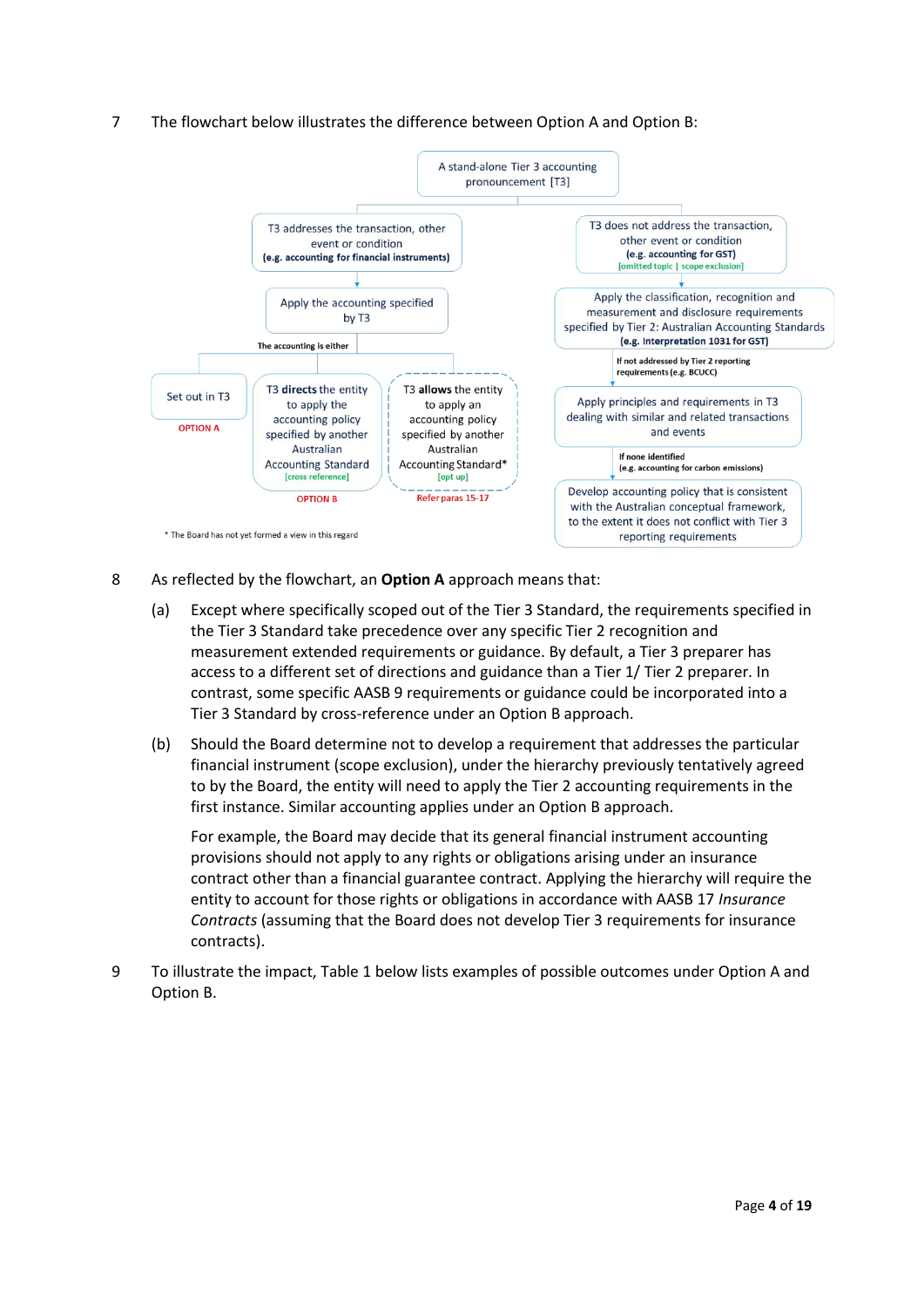# **Table 1: Contrasting Option A and Option B outcomes**

| <b>Example of possible outcomes under Option A</b><br>(Financial instrument requirements are self-<br>contained within a Tier 3 Standard)                                                                                                                                                   | <b>Example of possible outcomes under Option B</b><br>(Financial instrument requirements are specified<br>within a Tier 3 Standard and by cross-reference to<br>AASB 9 or other Australian Accounting Standard)                                                                                                                                                                                                                                             |
|---------------------------------------------------------------------------------------------------------------------------------------------------------------------------------------------------------------------------------------------------------------------------------------------|-------------------------------------------------------------------------------------------------------------------------------------------------------------------------------------------------------------------------------------------------------------------------------------------------------------------------------------------------------------------------------------------------------------------------------------------------------------|
| A change in own credit risk is treated like any<br>other change in fair value of a financial liability<br>(unless the Board decides otherwise).                                                                                                                                             | A change in own credit risk is recognised in OCI in<br>accordance with AASB9.5.7.7 if the financial<br>liability is one designated as FVTPL, unless the<br>financial liability is a commitment to provide a<br>loan at a below-market interest rate or a<br>financial guarantee contract.                                                                                                                                                                   |
| A commitment to provide a loan at a<br>below-market interest rate and a financial<br>guarantee contract is measured at cost, similar to<br>other financial liabilities (or other measurement<br>basis, depending on the Board decision at this<br>meeting).                                 | A commitment to provide a loan at a<br>below-market interest rate and a financial<br>guarantee contract is measured in accordance<br>with AASB9.4.2.1(c) and $4.2.1(d)$ at the higher of<br>the amount of the loss allowance determined in<br>accordance with Section 5.5 of AASB 9 and the<br>amount initially recognised less, when<br>appropriate, the cumulative amount of income<br>recognised in accordance with the principles of<br><b>AASB 15.</b> |
| Derivative financial instruments are measured at<br>fair value (or cost or other measurement basis,<br>depending on the Board decision at this<br>meeting). Hedge accounting is permitted only if<br>allowed by the Tier 3 Standard (subject to the<br>Board decision at its June meeting). | Derivative financial instruments are measured at<br>fair value. Hedge accounting may be applied<br>instead to a derivative financial instrument that is<br>used to hedge an exposure, when the rigorous<br>hedge accounting conditions set out in AASB 9<br>are met.                                                                                                                                                                                        |
| An entity must apply judgement to determine<br>whether a financial asset meets the conditions<br>for derecognition based on the guidance in the<br>Tier 3 Standard (subject to the Board decision at<br>its June meeting).                                                                  | An entity considers specified 'continuing<br>involvement' guidance in AASB 9 when deciding<br>whether a financial asset meets the conditions<br>for derecognition when the entity continues to<br>hold some risks and rewards of ownership of the<br>financial asset.                                                                                                                                                                                       |
| An embedded derivative is not separately<br>recognised from its host financial liability<br>contract (unless the Board makes a decision<br>otherwise).                                                                                                                                      | An embedded derivative must be separately<br>accounted for from its host contract in<br>accordance with AASB 9.4.3.3-4.3.7 and B4.3.1-<br>B4.3.12.                                                                                                                                                                                                                                                                                                          |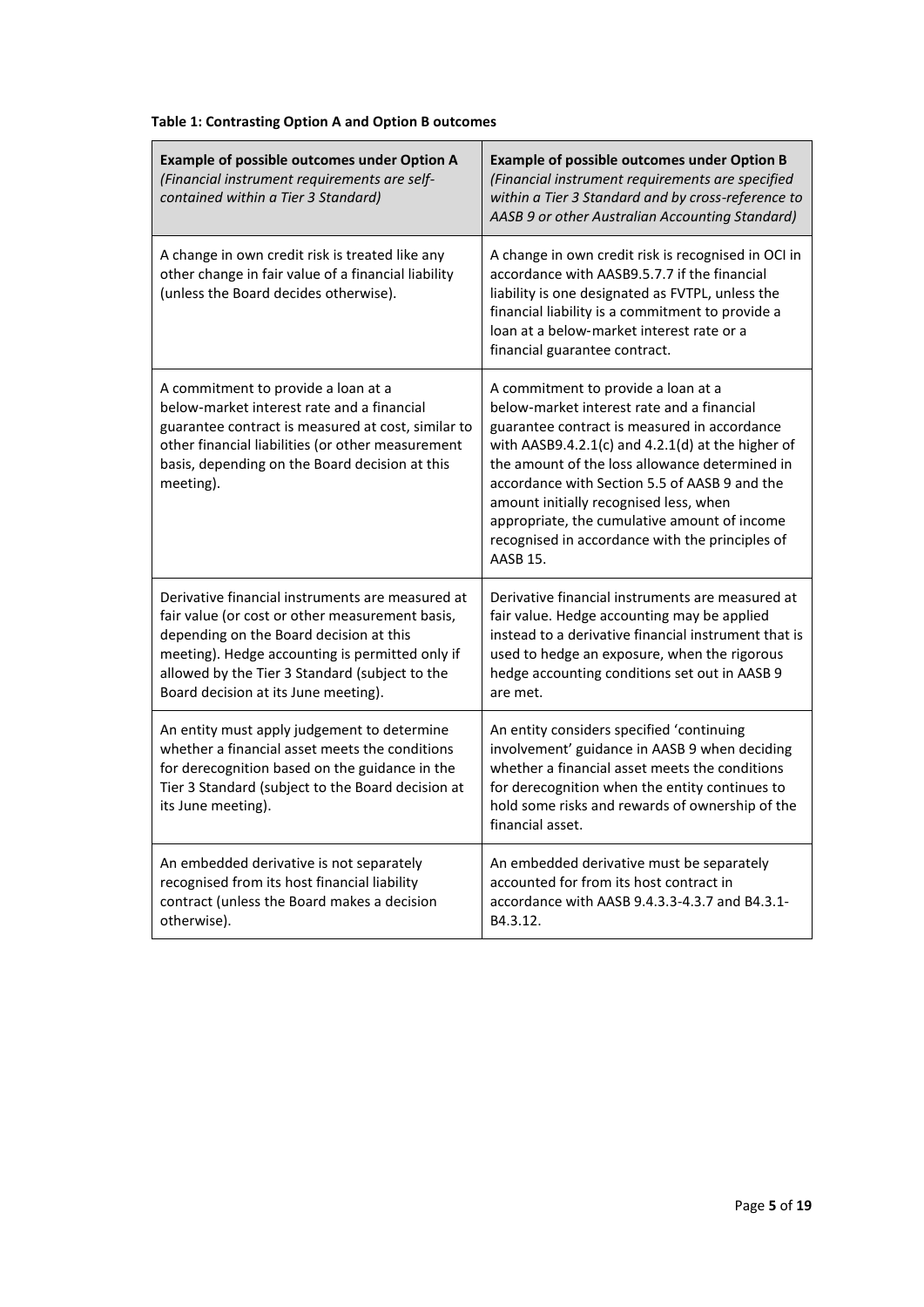10 In accordance with the Board's agreed approach to simplification as set out in the flowchart included in Appendix B to Agenda Paper 5.2.1, staff have analysed reasons for supporting one Option over the other:

| Arguments in support of Option A over Option B<br>(Financial instrument requirements are self-<br>contained within a Tier 3 Standard)                                                                                                                                                                                                                                                                                                                                                                                                                                              | Arguments in support of Option B over Option A<br>(Financial instrument requirements are specified<br>within a Tier 3 Standard and by cross-reference to<br>AASB 9 or other Australian Accounting Standard)                                                                                                                                                                                                                                                                                                                                                                                                                                                                                                                                                                                                                                                                      |
|------------------------------------------------------------------------------------------------------------------------------------------------------------------------------------------------------------------------------------------------------------------------------------------------------------------------------------------------------------------------------------------------------------------------------------------------------------------------------------------------------------------------------------------------------------------------------------|----------------------------------------------------------------------------------------------------------------------------------------------------------------------------------------------------------------------------------------------------------------------------------------------------------------------------------------------------------------------------------------------------------------------------------------------------------------------------------------------------------------------------------------------------------------------------------------------------------------------------------------------------------------------------------------------------------------------------------------------------------------------------------------------------------------------------------------------------------------------------------|
| consistent with the objective of developing<br>Tier 3 reporting requirements as a simple,<br>proportionate response for smaller entities<br>avoids costs and reduces complexity for an<br>$\bullet$<br>entity by avoiding 'sending' the entity to<br>consider AASB 9 to understand whether<br>there are more detailed or specific<br>requirements that apply - or that could<br>apply - to the accounting for the financial<br>instruments held by the entity.<br>gives entities a little more flexibility in<br>interpreting the Tier 3 requirement, which<br>should reduce costs | facilitates consistency in accounting for more<br>٠<br>complex financial instruments. For complex<br>instruments, the accounting result may<br>otherwise not provide useful financial<br>information to users<br>smaller entities may be disadvantaged as<br>they do not have access to all the guidance<br>or special requirements available to entities<br>applying Tier 1 or Tier 2 Australian<br><b>Accounting Standards</b><br>as there is greater detail and specificity, the<br>extent of management judgement is more<br>confined under Option B compared to<br>Option A. A different accounting treatment<br>may develop under Option B compared to<br>the accounting applying under Option A.<br>costs are possibly largely once-off on initial<br>application, unless the entity regularly enters<br>into transactions that are not 'basic' financial<br>transactions |

**Table 2: Staff analysis of Option A and Option B**

- 11 **Staff view.** Option B prioritises retaining consistency in accounting for more complex financial instruments and transactions, even though this will create complexity for the preparer. This Option acknowledges that the scope of issues identified in staff research and preliminary outreach were relatively narrow, rather than a general expressed difficulty with applying AASB 9.<sup>7</sup> It should also be anticipated that only a limited subset of Tier 3 entities would ever be likely to need to consider any cross-referenced requirements of AASB 9.
- 12 However, staff are conscious of stakeholder feedback suggesting that AASB 9 can be overly complex and detailed to apply. To keep Tier 3 requirements simple and clear, staff give weight to not directing stakeholders to that Standard. This avoids inadvertently causing preparers to consider that they will need to be familiar with AASB 9.
- 13 Consequently, on balance, staff recommend Option A. That is, for financial instrument requirements to be wholly self-contained within a Tier 3 pronouncement. Option A recognises that, consistent with the Board's objectives in developing the reporting Tier, Tier 3 reporting requirements cannot, and should not, be expected to address all possible scenarios. Tier 3 accounting should be targeted to the common financial transactions and financial instruments

<sup>7</sup> The most common issue highlighted was the inability of a smaller NFP private sector entity to apply FVTOCI measurement to its investments in managed investment schemes, and the complexity of the related requirements.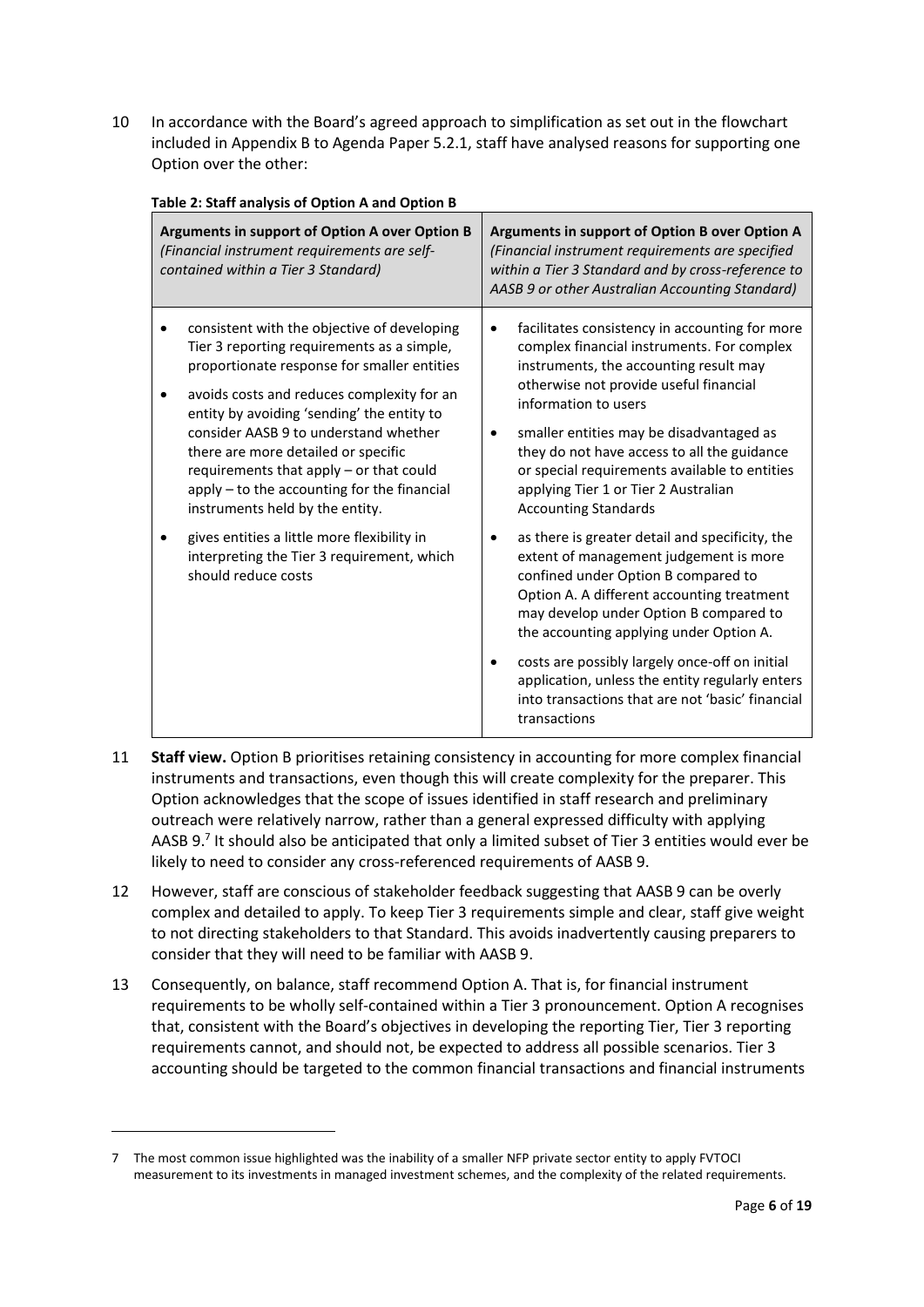held by smaller entities even though there may be instances of the sacrifice of arguably more relevant measurement information.

14 Staff note that employing overall simpler accounting for financial instruments is consistent with the approach taken by some other jurisdictions.

#### **Question for Board members**

Q1 Do Board members agree, for the purposes of the Discussion Paper, with wholly selfcontaining financial instrument requirements within a Tier 3 Standard (Option A)?

If not, do Board members prefer adopting a limited cross-reference or 'NFP amendment to AASB 9' approach (Option B)?

# *Consideration whether the Board should permit a Tier 3 entity to apply AASB 9 in its entirety rather the requirements specified by a Tier 3 Standard*

[the box labelled 'opt up' in the flowchart in paragraph [7\]](#page-3-0)

- 15 As described earlier, the *IFRS for SMEs* and UK FRS 102 allows smaller entities to choose to apply the classification, recognition and measurement requirements of IAS 39 (UK: also IFRS 9) in its entirety. Similarly, the New Zealand Tier 3 reporting requirements permit an entity that wishes to revalue its investments or apply hedge accounting to opt up to the accounting policies specified by a higher NZ reporting tier.
- 16 At its meeting in September 2021, the Board decided not to form a view on developing requirements about an entity's ability to opt up for the discussion paper. Rather, the Board decided to seek stakeholder feedback as part of the discussion paper as to whether:
	- (a) opt up to a higher tier accounting policy should always be permitted;
	- (b) opt up to a higher tier accounting policy should be permitted only where explicitly permitted by the Board; or
	- (c) opt up to a higher tier accounting policy should never be permitted.
- 17 Consequently, at this time staff are not asking the Board to form a decision on whether to permit an entity to opt up to the classification, recognition and measurement requirements of AASB 9 in its entirety, or for specific topics, as an alternative to the Tier 3 recognition and measurement requirements for financial instruments. This is because such action presupposes the Board decision to seek stakeholder feedback on opt up in the Discussion Paper.

# **Identified proposed simplification 2 – Initial measurement of financial assets and financial liabilities**

### *Initial measurement at transaction price*

18 Rather than requiring initial measurement at fair value, staff propose the Board instead develop a requirement for financial assets and financial liabilities to be initially measured at transaction price or, where the transaction includes a financing element, at the (buy now) cash price. Staff consider this simplification to be consistent with the Tier 3 principles agreed by the Board at its August 2021 meeting.<sup>8</sup>

<sup>8</sup> The Tier 3 principles are described in Appendix B to Agenda Paper 5.2.1.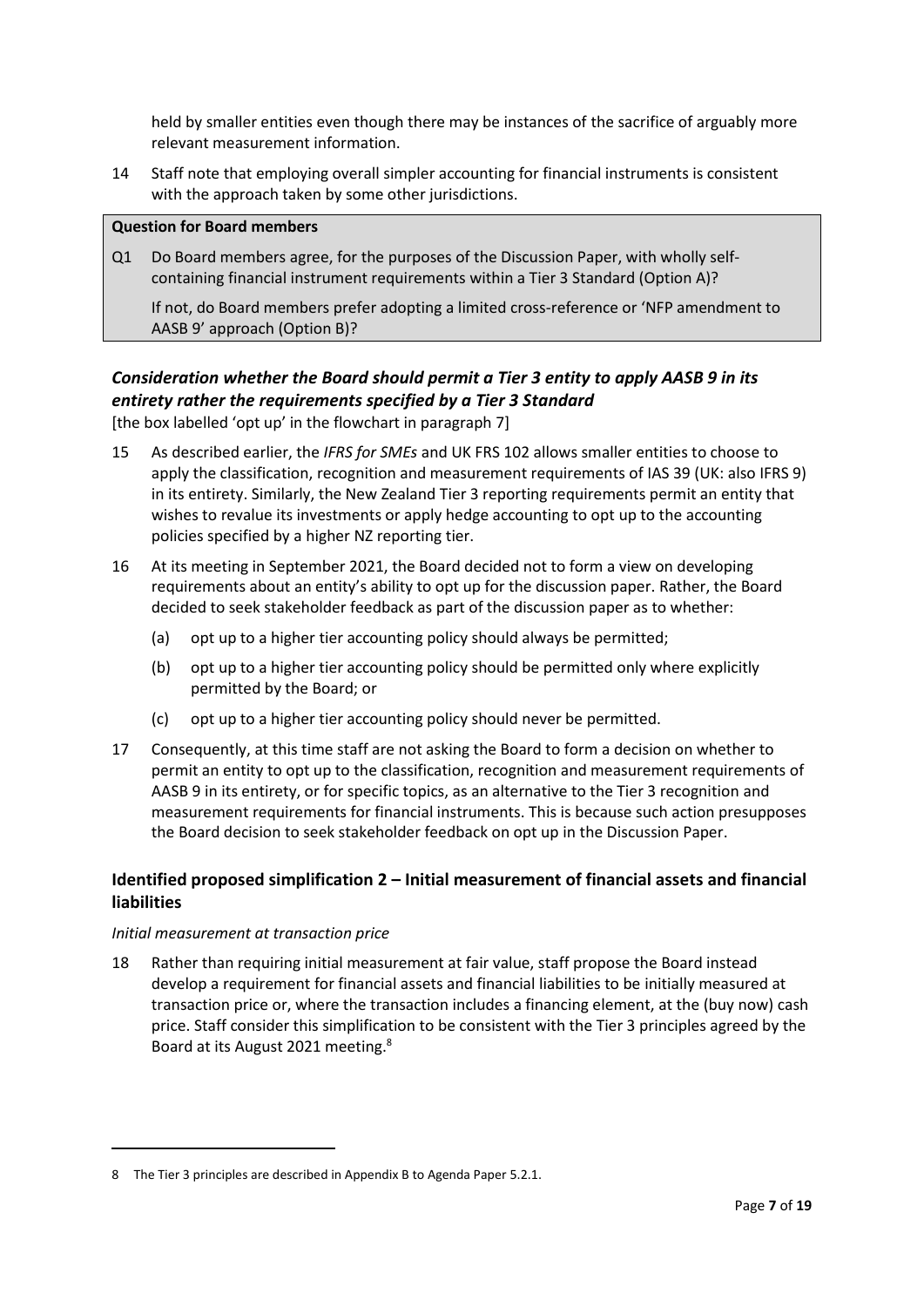19 Table 3 analyses pros and cons of this possible simplification.

| Table 3: Arguments for and against initial measurement at transaction price |  |  |
|-----------------------------------------------------------------------------|--|--|
|                                                                             |  |  |

| Arguments in support of initial measurement at<br>transaction price (or cash price)                                                                                                                                                                                                                                                                                                                                                                                                                                                                                                                                                                                                                                                                                                                                                                             | Arguments in support of maintaining the initial<br>measurement requirements of AASB 9 (fair<br>value)                                                                                                                                                                                                                                                                                                                                                                                                                                                                                                                                                                                                                                                                                               |
|-----------------------------------------------------------------------------------------------------------------------------------------------------------------------------------------------------------------------------------------------------------------------------------------------------------------------------------------------------------------------------------------------------------------------------------------------------------------------------------------------------------------------------------------------------------------------------------------------------------------------------------------------------------------------------------------------------------------------------------------------------------------------------------------------------------------------------------------------------------------|-----------------------------------------------------------------------------------------------------------------------------------------------------------------------------------------------------------------------------------------------------------------------------------------------------------------------------------------------------------------------------------------------------------------------------------------------------------------------------------------------------------------------------------------------------------------------------------------------------------------------------------------------------------------------------------------------------------------------------------------------------------------------------------------------------|
| avoids using 'fair value' in favour of clear<br>language identifying the amount to be<br>initially recognised<br>having regard to the common instruments<br>held by smaller NFP private sector entities<br>(per staff review of the sample of financial<br>statements), staff think that for most<br>transactions, the transaction price could be<br>expected to be the same as the financial<br>instrument's fair value. That is, for common<br>transactions of Tier 3 entities, the result is<br>likely to be consistent with that required by<br>Tier 1 measurement criteria<br>consistent with the Tier 3 initial<br>measurement requirements for property,<br>plant and equipment<br>consistent with the cost/transaction price<br>measurement adopted by some other<br>jurisdictions for some or all financial<br>instruments (IFRS for SMEs, UK, NZ, HK) | facilitates consistency in accounting for more<br>$\bullet$<br>complex financial instruments (e.g. a<br>financial guarantee contract or loan<br>commitment). For complex instruments, the<br>accounting result may otherwise not provide<br>useful financial information to users as a<br>'Day 1' gain or loss is ignored<br>consistent with Tier 1 measurement criteria.<br>Similar to AASB 9, guidance can be<br>developed to clarify that fair value will in<br>many cases be provided by the transaction<br>price.<br>The simplification is an unnecessary edit to<br>the Tier 1 requirement, as there is likely to<br>be limited cost savings from the<br>amendment. AASB 9 already requires trade<br>receivables without a financing component<br>are initially measured at transaction price |

20 **Staff view.** Staff think that part of the complexity with AASB 9 for smaller entities is the terminology employed by the Standard. For this reason, staff think requirements should be stated clearly using simpler language, and maintain consistency in description of the measurement basis across assets and liabilities where possible. This is especially so where the result is not expected to be materially different between the different measurement bases. Consequently, staff recommend developing a requirement for:

- (a) financial assets and financial liabilities to be initially measured at transaction price; and
- (b) where the transaction includes a financing element, at the cash price.
- 21 Staff think this would be consistent with the objective of developing Tier 3 reporting requirements as a simple, proportionate response for smaller entities.

#### **Question for Board members**

Q2 Do Board members agree, for the purposes of the Discussion Paper, that:

- (a) financial assets and financial liabilities be initially measured at transaction price; and
- (b) where the transaction includes a financing element, at the cash price?

If not, do Board members prefer that financial assets and financial liabilities be initially measured at fair value?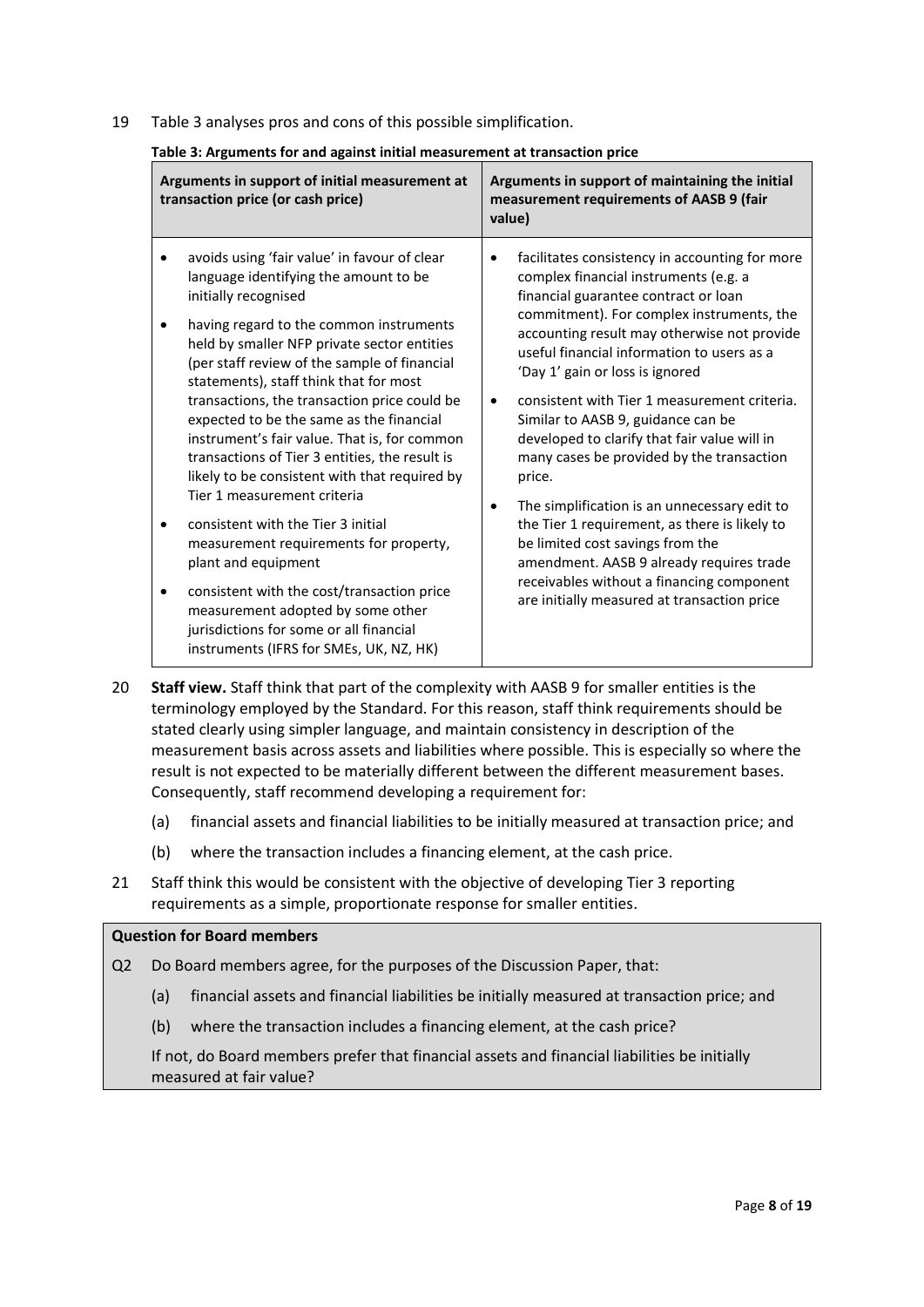#### *Treatment of transaction costs*

- 22 AASB 9 requires, in the main, any directly attributable transaction costs to be included as part of the initial measurement of a financial asset or financial liability. Under the effective interest method, these costs are then amortised as interest income/expense over the life of the instrument.
- 23 As a simplification, the Board could consider instead developing a requirement for directly attributable transaction costs to be immediately expensed rather than deferred as part of the initial measurement of the financial instrument. Staff consider this simplification to be consistent with the Tier 3 principles agreed by the Board at its August 2021 meeting.<sup>9</sup>
- 24 Table 4 analyses pros and cons of this possible simplification.

| transaction costs                 | Arguments in support of immediately expensing                                                                                                                                                                                                                                                                                                                                                                                                                                                             | Arguments in support of transaction costs being<br>part of the financial instrument's initial<br>measurement, per AASB 9                                                                                                                                                                                                                                                                                                                                                             |
|-----------------------------------|-----------------------------------------------------------------------------------------------------------------------------------------------------------------------------------------------------------------------------------------------------------------------------------------------------------------------------------------------------------------------------------------------------------------------------------------------------------------------------------------------------------|--------------------------------------------------------------------------------------------------------------------------------------------------------------------------------------------------------------------------------------------------------------------------------------------------------------------------------------------------------------------------------------------------------------------------------------------------------------------------------------|
|                                   | accounting is simple as amounts are<br>expensed as incurred                                                                                                                                                                                                                                                                                                                                                                                                                                               | maintains consistency with Tier 1<br>measurement                                                                                                                                                                                                                                                                                                                                                                                                                                     |
| $\bullet$<br>statements           | the relative amount of transaction costs<br>could be expected not to be significant to<br>the financial statements; consequently, a<br>policy of immediate expense is unlikely to<br>result in any material misassignment of the<br>cost-to-benefit periods or create issues for<br>higher-level consolidation by a parent<br>preparing Tier 1 or Tier 2 compliant financial<br>immediately expensing transaction costs<br>avoids some of the complexity associated<br>with the effective interest method | consistent with the initial measurement<br>$\bullet$<br>requirements of property, plant and<br>equipment<br>The simplification introduces complexity for<br>٠<br>practitioners as it is a 'new' accounting<br>treatment. Preparers can already access such<br>accounting if transaction costs are<br>immaterial to the financial statements<br>deferring transaction costs is consistent with<br>the practice adopted by some other<br>jurisdictions (IFRS for SMEs, UK, HK, Canada) |
| ٠                                 | aligns with the approach taken by NZ Tier 3<br>reporting requirements; facilitating trans-<br>Tasman harmonisation                                                                                                                                                                                                                                                                                                                                                                                        |                                                                                                                                                                                                                                                                                                                                                                                                                                                                                      |
| $\bullet$<br>financial instrument | reduces costs of monitoring and amortising<br>the transaction costs over the life of the                                                                                                                                                                                                                                                                                                                                                                                                                  |                                                                                                                                                                                                                                                                                                                                                                                                                                                                                      |
| transaction costs                 | avoids costs of identifying which costs are                                                                                                                                                                                                                                                                                                                                                                                                                                                               |                                                                                                                                                                                                                                                                                                                                                                                                                                                                                      |

**Table 4: Arguments for and against the immediate expense of transaction costs**

25 **Staff view.** Staff think that immediate expensing transaction costs reduce preparer costs without any significant loss of useful information to users of Tier 3 financial statements or material misrepresentation of the financial statements over the life of the related financial instrument. Staff think that the materiality of transaction costs is unlikely to result in consolidation issues should the Tier 3 entity's financial results be consolidated into Tier 1/Tier 2 consolidated financial statements.

<sup>9</sup> The Tier 3 principles are described in Appendix B to Agenda Paper 5.2.1.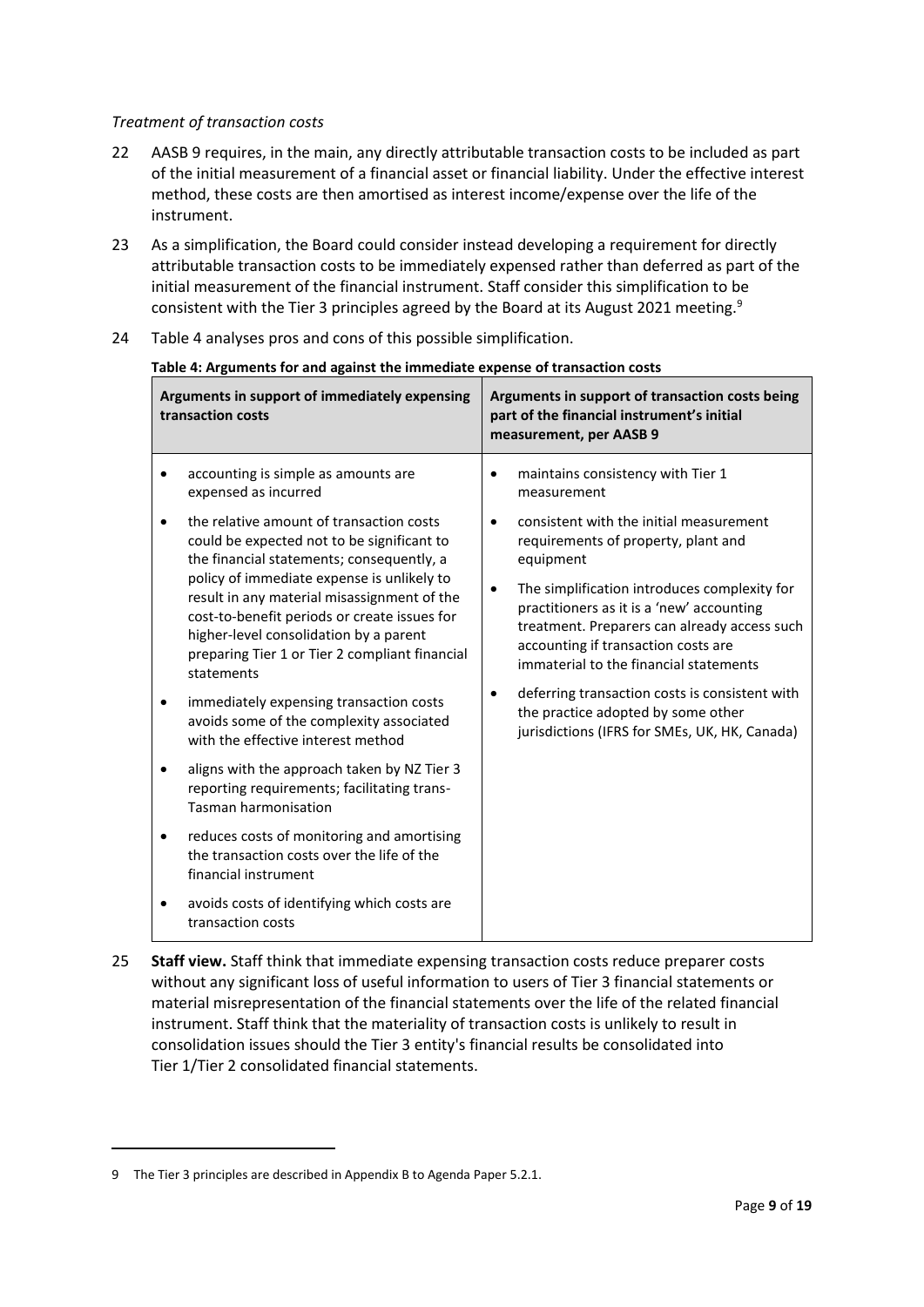<span id="page-9-0"></span>26 In addition, while staff do not have any evidence from the preliminary outreach activity, it may be the case that the practice of at least some Tier 3 entities is already consistent with such policy. Accordingly, on balance, staff recommend developing a requirement for the directly attributable transaction costs to be expensed in the period the costs are incurred.

#### **Question for Board members**

Q3 Do Board members agree, for the purposes of the Discussion Paper, with expensing directly attributable transaction costs of a financial asset and financial liability in the period the costs are incurred?

If not, do Board members prefer requiring the directly attributable transaction costs of a financial asset and financial liability to be included as part of the initial measurement of the financial instrument?

# **Identified proposed simplifications 3 & 4 – Subsequent measurement: limiting accounting policy options and developing simpler accounting policies**

- 27 Topic 3 regarding the approach to accounting policy choices and Topic 4 regarding specified accounting policies are discussed together as they are interrelated.
- 28 Staff propose the following subsequent measurement simplification options for financial assets and financial liabilities for the Board's consideration:
	- (a) **Option A:** Require financial assets and financial liabilities to be measured at cost (less impairment) or FVTOCI;
	- (b) **Option B:** Require financial assets that are held to generate both income and capital investment return for the entity and derivative financial instruments to be measured at FVTPL. Require all other financial assets and financial liabilities to be measured at cost (less impairment); or
	- (c) **Option C:** Require financial assets that are held to generate both income and capital investment return for the entity to be measured at FVTOCI, with amounts recognised in OCI not 'recycled' on sale of the financial asset. Require derivative financial instruments to be measured at FVTPL. Require all other financial assets and financial liabilities to be measured at cost (less impairment).
- 29 An example of a financial asset held to generate both income and capital investment return is a listed share, or investment in managed investment scheme. An example of a financial asset is not held to generate both an income and capital investment return is a term deposit, or a heldto-maturity bond.
- 30 There are many other possible combinations for simplifying the subsequent measurement accounting specified by AASB 9 – for example, requiring certain financial instruments to be measured at amortised cost rather than cost, requiring all financial instruments to be measured at cost, or limiting fair value measurement to only a subset of financial instruments. <sup>10</sup> However, staff think that Options A-C above present the best basis for the Board's deliberations. This is because these options propose that an accounting distinction is made between those financial instruments used to finance or conduct the entity's day-to-day operations (e.g. trade receivables, bank loans) and those financial assets that arise from

<sup>10</sup> Staff note that the Board previously rejected a staff proposal that investment property be measured at fair value only if its fair value was able to be determined without undue cost or effort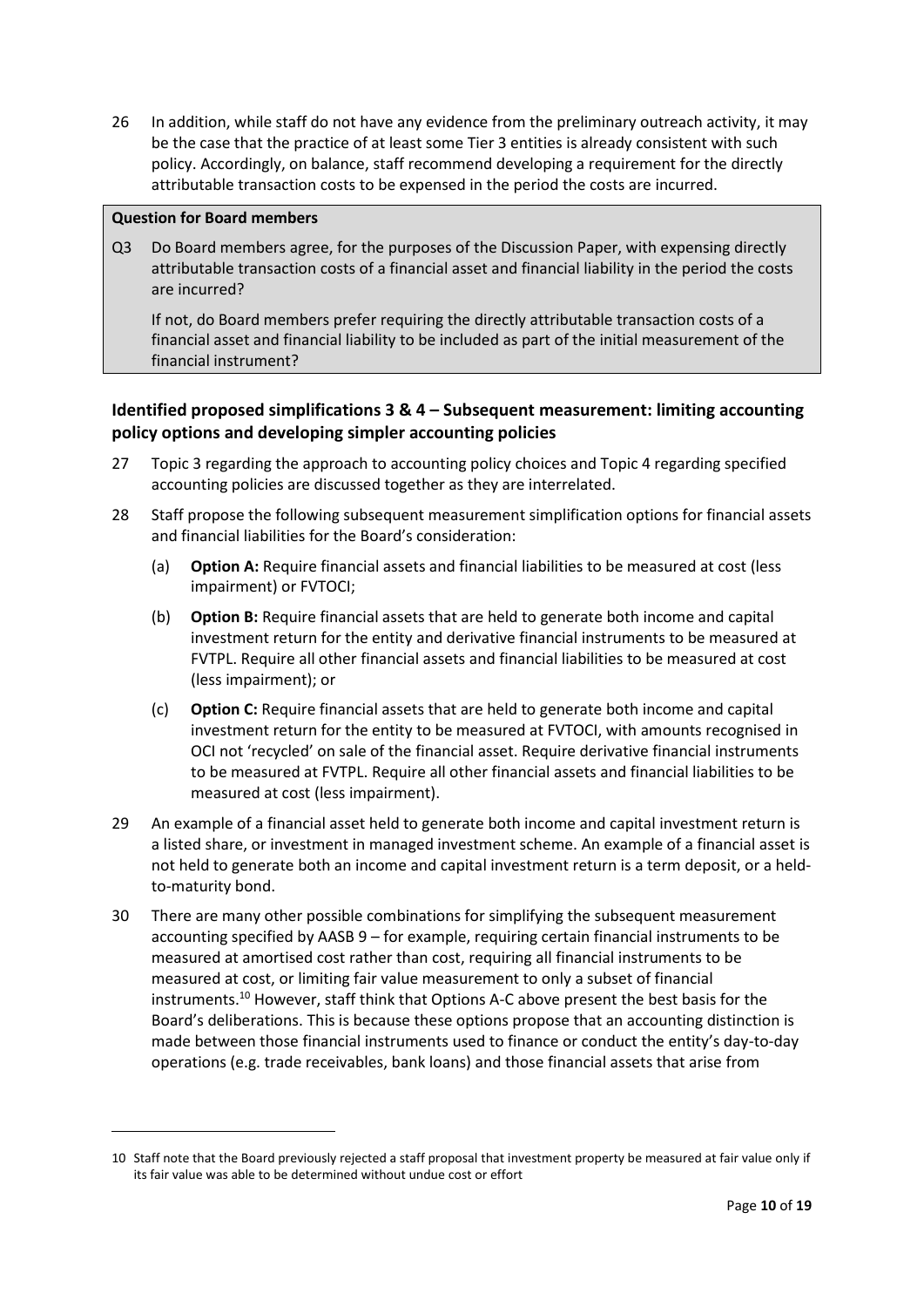investing excess cash, and for which the entity is willingly exposed to the risk of losing the invested principal amount in return for potential capital appreciation.

31 Options A – C consider that fair value remains an appropriate basis for measuring financial instruments, even if an entity is of the size the Board has in mind when developing Tier 3 requirement proposals.

#### *Analysis of Options A – C*

- 32 Management judgement is limited under the three options. Options A C do not require a preparer to treat a debt instrument in a certain way having regard to its features; in particular, compliance with the 'business model' and 'solely payments of principal and interest' (SPPI) tests. Rather, in effect, only the nature of the financial instrument is relevant. This simplifies its measurement and acknowledges the stakeholder feedback regarding the complexity in applying the SPPI test.
- 33 Also recognising the stakeholder feedback received, the Options above allow for investments in debt instruments and equity instruments to be treated consistently to simplify financial instrument accounting. Consistent treatment for these investments eliminates the potential for application error, should preparers inappropriately identify a debt instrument as an equity instrument. Option B and Option C eliminate the need for a business model test, while Option A accords preparers the flexibility to measure financial assets in a manner that reflects their use in the business model if the entity wishes to do so.
- 34 Under Options  $A C$ , there is no ability for an entity to designate a financial asset or financial liability as at FVTPL to manage an accounting mismatch. The proposed Options recognise that a smaller NFP private sector entity is not expected to engage in such financial risk management practices and, therefore, would not need such an accounting option.
- 35 Options A C propose cost, rather than amortised cost, as a measurement basis. This is because:
	- (a) cost is consistent with the staff recommendations with regard the accounting for transaction costs (refer paragraph [26\)](#page-9-0) and calculation of interest income and interest expense (refer paragraph [48\)](#page-15-0); and
	- (b) staff think that 'amortised cost' requires more explanation for application by less financially literate preparers, and will, for many common financial assets (trade receivables, term deposits) and financial liabilities (trade payables, bank loans) held by a Tier 3-sized entity, be the same amount as returned under a 'cost' measurement basis. Also, depending on the Board's decisions with regards to transaction costs and interest, staff note that amortised cost measurement can be achieved through plainer description of the accounting without using the terminology 'amortised cost', as evidenced by UK FRS 105 and the Hong Kong FRF & FRS.
- 36 Table 5 analyses Options A C.

| <b>Arguments supporting Option A</b><br>(free choice: cost or FVTPL)          | <b>Arguments supporting Option B</b><br>(investments and derivatives<br>@FVTPL; other financial assets<br>and financial liabilities @cost) | <b>Arguments supporting Option C</b><br>(investments @FVTOCI;<br>derivatives @FVTPL; other<br>financial assets and financial<br>liabilities @cost) |
|-------------------------------------------------------------------------------|--------------------------------------------------------------------------------------------------------------------------------------------|----------------------------------------------------------------------------------------------------------------------------------------------------|
| is the simplest of the 3<br>Options presented to<br>understand and apply, and | more transparent and<br>٠<br>provides more relevant<br>information to users                                                                | more transparent and<br>provides more relevant<br>information to users                                                                             |

#### **Table 5: Staff analysis of the comparative advantages of Options A – C**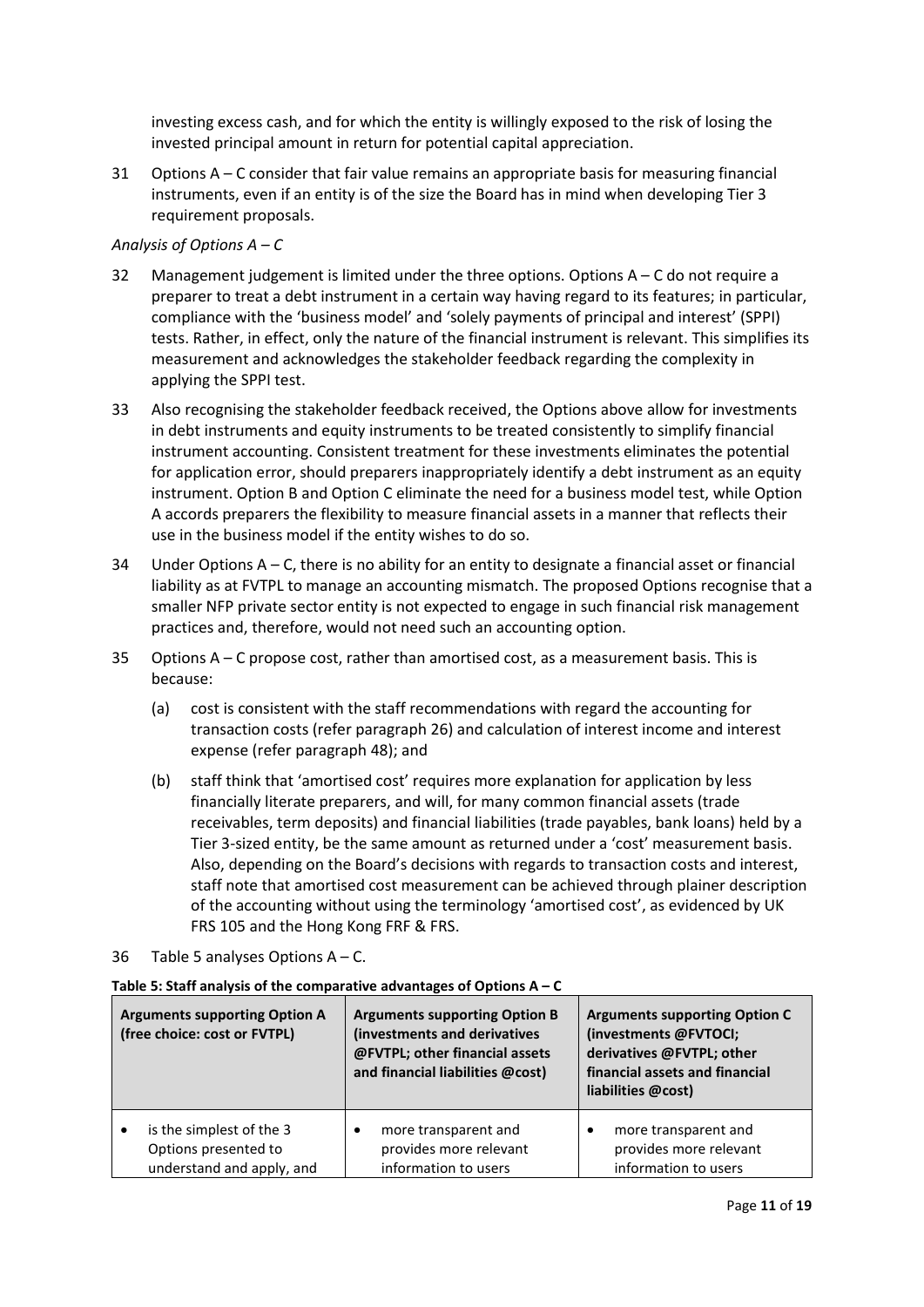| <b>Arguments supporting Option A</b><br>(free choice: cost or FVTPL)                                                                                                                                                                                                                                                          | <b>Arguments supporting Option B</b><br>(investments and derivatives<br>@FVTPL; other financial assets<br>and financial liabilities @cost)                                                                                                                                                                                                                                                                                                                                                                                                                                                                                                                                                                                                                                                                                                                                                                                                                                                                                                                                                                                                                                                                                                                                     | <b>Arguments supporting Option C</b><br>(investments @FVTOCI;<br>derivatives @FVTPL; other<br>financial assets and financial<br>liabilities @cost)                                                                                                                                                                                                                                                                                                                                                                                                                                                                                                                                                                                                                                                                                                                                                                                                                                                                                                                                                                                                                                                                                                                                                                                                                                                                                                                                                                                       |
|-------------------------------------------------------------------------------------------------------------------------------------------------------------------------------------------------------------------------------------------------------------------------------------------------------------------------------|--------------------------------------------------------------------------------------------------------------------------------------------------------------------------------------------------------------------------------------------------------------------------------------------------------------------------------------------------------------------------------------------------------------------------------------------------------------------------------------------------------------------------------------------------------------------------------------------------------------------------------------------------------------------------------------------------------------------------------------------------------------------------------------------------------------------------------------------------------------------------------------------------------------------------------------------------------------------------------------------------------------------------------------------------------------------------------------------------------------------------------------------------------------------------------------------------------------------------------------------------------------------------------|------------------------------------------------------------------------------------------------------------------------------------------------------------------------------------------------------------------------------------------------------------------------------------------------------------------------------------------------------------------------------------------------------------------------------------------------------------------------------------------------------------------------------------------------------------------------------------------------------------------------------------------------------------------------------------------------------------------------------------------------------------------------------------------------------------------------------------------------------------------------------------------------------------------------------------------------------------------------------------------------------------------------------------------------------------------------------------------------------------------------------------------------------------------------------------------------------------------------------------------------------------------------------------------------------------------------------------------------------------------------------------------------------------------------------------------------------------------------------------------------------------------------------------------|
| therefore, expected to be the<br>least costly option<br>in contrast to Option C,<br>$\bullet$<br>requires financial<br>investments to be accounted<br>for on a similar basis to<br>revalued investment property<br>recognises that the entity<br>$\bullet$<br>may find it costly or<br>challenging to determine fair<br>value | compared to Option A, as all<br>unrealised gains and losses<br>from derivatives and financial<br>investments are<br>communicated to users in the<br>period of the gain or loss.<br>This provides users with a<br>better representation of the<br>'true' financial performance<br>of the entity<br>stakeholders have indicated a<br>$\bullet$<br>preference for consistent<br>accounting to be applied to<br>both debt investments and<br>equity investments<br>having regard to the common<br>٠<br>financial instruments held by<br>smaller NFP private sector<br>entities is arguably the<br>Option that most aligns with<br>the accounting available<br>under AASB 9<br>is arguably the Option that<br>$\bullet$<br>presents the most level<br>playing field with other<br>jurisdictions (which do not, in<br>the main, accord entities the<br>ability to present items in<br>OCI)<br>in contrast to Option C,<br>$\bullet$<br>requires financial<br>investments to be treated in<br>the same way as revalued<br>investment property<br>possibly less costly to<br>٠<br>preparers than Option C, as<br>amounts do not need to be<br>distinguished between<br>dividends and interest<br>recognised in profit and loss<br>and fair value gains and<br>losses recognised in OCI | compared to Option A, as all<br>unrealised gains and losses<br>from derivatives and financial<br>investments are<br>communicated to users in the<br>period of the gain or loss.<br>This provides users with a<br>better representation of the<br>'true' financial performance<br>of the entity<br>in contrast to Option A and<br>$\bullet$<br>Option B, requires financial<br>investments to be accounted<br>for somewhat similarly to<br>revalued property, plant and<br>equipment (however, both<br>gains and losses are not<br>recognised in profit or loss<br>under the FVTOCI<br>measurement basis). This<br>acknowledges that the<br>entity's interest in investing is<br>to obtain a periodic return to<br>fund operations, rather than<br>an interest in gains or losses<br>of a more capital nature<br>$\bullet$<br>stakeholders have indicated a<br>preference for being able to<br>recognise all financial<br>investment gains and losses<br>in OCI rather than as part of<br>the profit or loss<br>separates 'operating' and<br>$\bullet$<br>'non-operating' activity gains<br>and losses by keeping all fair<br>value gains and losses on<br>financial investments outside<br>the profit or loss. This<br>distinction may provide less<br>sophisticated users with<br>more understandable - and<br>therefore, more useful -<br>information. There is little<br>loss of information as these<br>gains and losses will continue<br>to be visible to users as the<br>Board has tentatively decided<br>to continue to require a |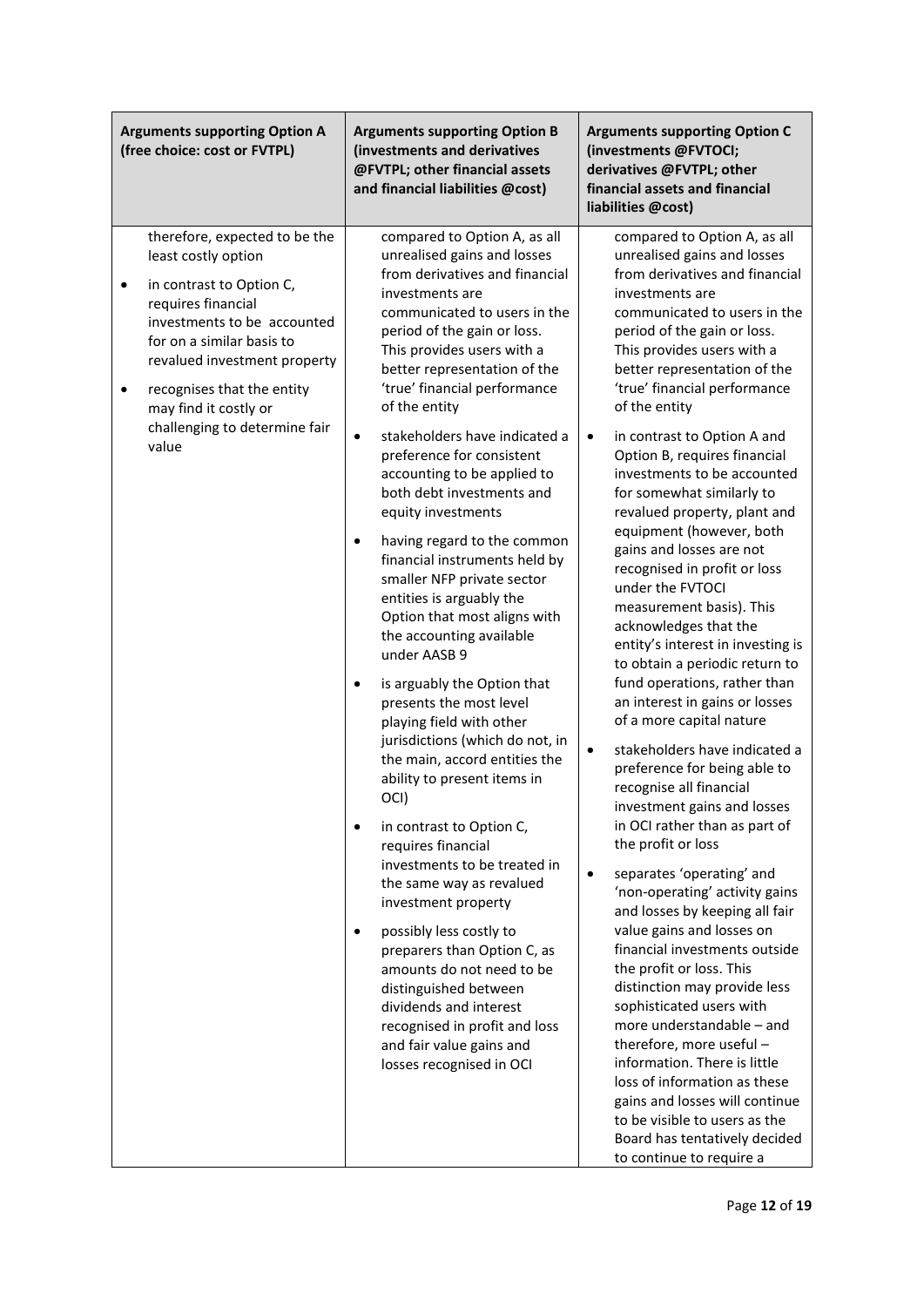| <b>Arguments supporting Option A</b><br>(free choice: cost or FVTPL) | <b>Arguments supporting Option B</b><br>(investments and derivatives<br>@FVTPL; other financial assets<br>and financial liabilities @cost) | <b>Arguments supporting Option C</b><br>(investments @FVTOCI;<br>derivatives @FVTPL; other<br>financial assets and financial<br>liabilities @cost) |
|----------------------------------------------------------------------|--------------------------------------------------------------------------------------------------------------------------------------------|----------------------------------------------------------------------------------------------------------------------------------------------------|
|                                                                      |                                                                                                                                            | statement of profit and loss<br>and other comprehensive<br>income (SOCI) to be<br>presented                                                        |

## **Staff view**

- 37 Staff observe that any proposed simplification of the AASB 9 requirements for investment assets is likely less faithfully represent the substance of the asset to users of the financial statements. Also, it affects comparability against entities in different reporting Tiers and makes it more difficult for practitioners to move between different sized entities. It may also add to consolidation costs.
- 38 However, having regard to:
	- (a) the stakeholder feedback on the complexity of AASB 9;
	- (b) the predominantly 'by nature' and 'no-accounting policy choices' approaches taken by other jurisdictions within their equivalent 'Tier 3' type pronouncement (i.e. ignoring opt up); and
	- (c) the type of financial assets and financial liabilities commonly held by Tier 3-sized entities;

staff think departing from AASB 9 is an appropriate and proportionate response for a Tier 3 Standard for subsequent measurement of financial assets and financial liabilities.

- 39 With regards to the form of the simplification, on balance, staff recommend Option B over Option A and Option C. While staff consider that Options A – C are all consistent with the Tier 3 principles agreed by the Board at its August 2021 meeting, staff think Option C most closely aligns with the Tier 3 principles agreed to by the Board compared to Option A and Option B. This is because Option C simply removes the options available to the entity under AASB  $9^{11}$ Staff consider this Option strikes an appropriate cost-benefit balance for smaller NFP entities (i.e. those with revenue between \$500k and \$3m) as it is simple, requiring a single measurement method for all investment forms for which the entity is exposed to both risks and rewards of ownership of the asset.
- 40 Staff consider Option A accords preparers too much flexibility and could result in less comparability between entities. However, staff think that, practically, if a requirement consistent with Option A were to be developed, many entities would recognise investments in managed investment schemes and equity securities at fair value – that is, diversity in practice will not eventuate if the measurement basis is optional, rather than required;
- 41 Likewise, staff do not recommend Option C as a preference. This is primarily because staff support treating financial and non-financial investments consistently under a simplified accounting approach. Staff recommend requiring a FVTPL measurement over FVTOCI measurement having regard to the mixed feedback on FVTOCI received as part of ITC 47 *Request for Comment on IASB Request for Information on Post-implementation Review of IFRS*

<sup>11</sup> On presumption that a smaller Tier 3 private sector entity is unlikely to have a business model that involves selling debt instruments.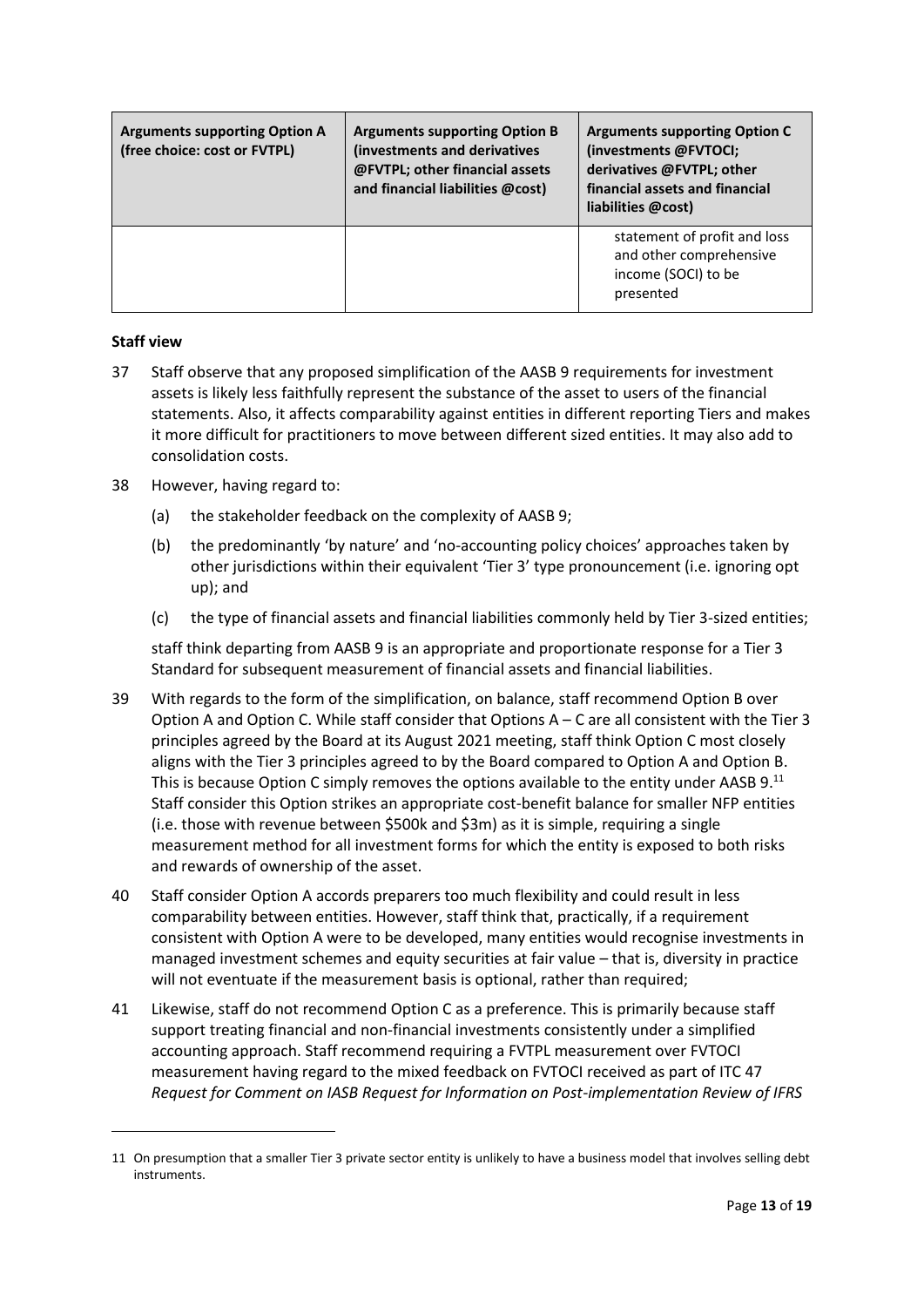*9 Financial Instruments – Classification and Measurement*<sup>12</sup> and on the observation that requiring FVTOCI measurement would create three measurement categories for measuring financial assets and financial liabilities within a Tier 3 Standard. Consequently, staff think that Option C is incrementally more complex than Option B.

42 However, staff observe that Option C is probably the option that best leverages the information management uses to make decisions about the entity's operations and that it may present users with more useful information about the entity. Staff do not think that users would be disadvantaged if the Board were to elect to develop a requirement consistent with Option C.

### **Question for Board members**

- Q4(a) Do Board members agree to develop simpler subsequent measurement requirements for a Tier 3 Standard, compared to that specified by AASB 9?
- Q4(b) If yes, do Board members agree, for the purposes the Discussion Paper, with Option B? That is, for:
	- (a) financial assets that are held to generate both income and capital investment return for the entity to be measured at FVTPL;
	- (b) derivative financial instruments to be measured at FVTPL; and
	- (c) all other financial assets and financial liabilities to be measured at cost less impairment.

If not, what form of simplification amendment does the Board wish to develop?

# **Identified proposed simplifications 5 – Measurement of interest income and interest expense**

- 43 The effective interest rate (defined in AASB 9, Appendix A) is the rate that exactly discounts estimated future cash payments or receipts through the expected life of the financial asset or financial liability to the gross carrying amount of a financial asset or to the amortised cost of a financial liability. It may differ from the contractual interest rate as it takes into consideration any fees that are an integral part of the effective interest rate (e.g. origination fees), points paid or received, transaction costs and other premiums or discounts on acquisition of the financial instrument.
- 44 AASB 9 requires interest to be recognised and measured using the effective interest method. The effective interest method requires interest to be calculated by:
	- (a) applying the effective interest rate to the gross carrying amount of a financial asset;
	- (b) applying the effective interest rate to the amortised cost of a credit-impaired financial asset; or
	- (c) applying the credit-adjusted effective interest rate to the amortised cost of a purchased or originated credit-impaired financial assets.
- 45 As a simplification of explanation and interpretation, rather than requiring interest to be calculated using the effective interest method, staff propose the Tier 3 reporting requirements should:

<sup>12</sup> The feedback was summarised in Agenda Paper 5.2.1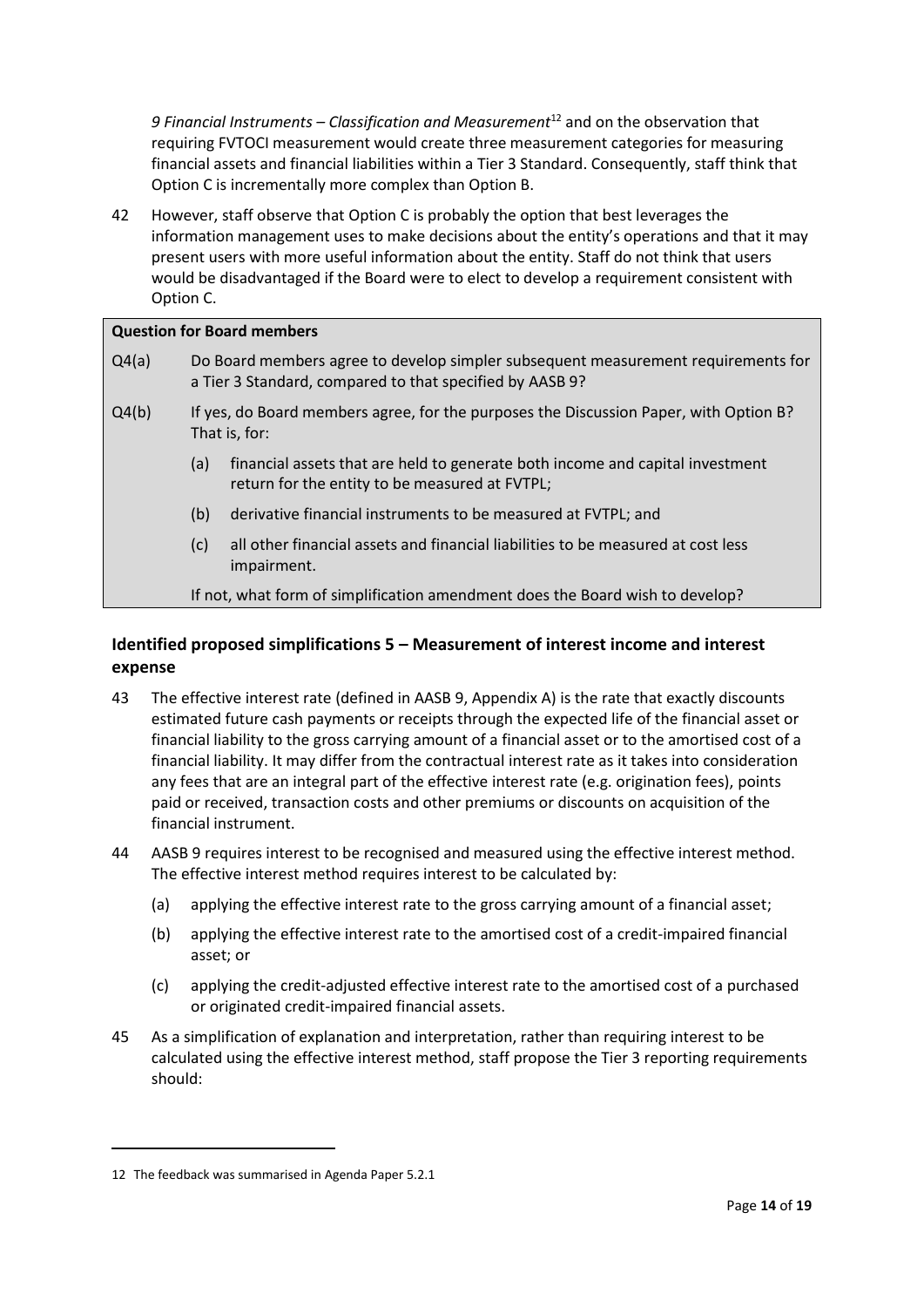- (a) require interest income and interest expense to be recognised as amounts are earnt or incurred, calculated by applying the contractual interest rate to the amount on which interest is earnt; and
- (b) for a financial instrument not measured at fair value, separately require the amortisation of any initial premium or discount on a straight-line basis over the life of the instrument (unless another systematic basis or shorter period is more reflective of the period to which the premiums or discounts relate).
- 46 As noted in paragraph 25 and Question 3 to the Board, staff recommend the immediate recognition of transaction costs when incurred. Staff propose that the same treatment be applied to fees incurred that are attributable to the instrument. If the Board decides to instead develop a requirement for transaction costs to be included in the initial measurement of the financial asset or financial liability, staff think these costs, and similarly any fees attributable to the instrument, should be amortised on a consistent basis to that proposed for any initial premium or discount.
- 47 Table 6 analyses pros and cons of the proposed interest measurement simplification. Staff consider this simplification to be consistent with the Tier 3 principles agreed by the Board at its August 2021 meeting.

|   | Arguments in support of the proposed interest<br>measurement simplification                                                                                                                                                                                                                                                                                                                                  | Arguments in support of requiring interest be<br>measured using the effective interest method,<br>per AASB 9                                                                                                                                                                                                                                                                                      |
|---|--------------------------------------------------------------------------------------------------------------------------------------------------------------------------------------------------------------------------------------------------------------------------------------------------------------------------------------------------------------------------------------------------------------|---------------------------------------------------------------------------------------------------------------------------------------------------------------------------------------------------------------------------------------------------------------------------------------------------------------------------------------------------------------------------------------------------|
| ٠ | accounting is simple to understand and apply<br>as interest measurement matches the<br>contractual interest rate<br>consistent with the Tier 3 requirement to<br>measure lease payments and lease income<br>on a straight-line basis over the lease term,<br>unless another systematic basis is more<br>representative of the time pattern of the<br>user's benefit                                          | maintains consistency with Tier 1<br>$\bullet$<br>measurement<br>acknowledges and more faithfully represents<br>$\bullet$<br>the true "interest" implicit in the terms of<br>the financial instrument<br>smaller NFP private sector entities might not<br>$\bullet$<br>commonly access financial instruments that<br>have a premium or discount on issue, or<br>incur origination and other fees. |
| ٠ | for a smaller entity, the benefits of more<br>faithfully representative interest<br>representation do not appear to justify the<br>costs involved in identifying transaction costs<br>and fees that are an integral part of the<br>effective interest rate, calculating an<br>effective interest rate, and monitoring<br>changes in the effective interest rate over<br>the life of the financial instrument | Consequently, the simplification may be<br>'unnecessary' because the effective interest<br>rate is the same as the contractual interest<br>rate. Guidance could be developed to<br>provide clarity for preparers in this regard<br>the proposed simplification justifies current<br>practice, rather than improving accounting<br>practices by smaller entities                                   |
| ٠ | application of the effective interest method<br>to impaired financial assets is unnecessarily<br>complex for smaller entities, who may not<br>commonly have financial instruments<br>impacted by such AASB 9 criteria                                                                                                                                                                                        |                                                                                                                                                                                                                                                                                                                                                                                                   |
|   | recognising interest based on the contractual<br>rate and when it is earnt or incurred is<br>consistent with the approach taken by NZ                                                                                                                                                                                                                                                                        |                                                                                                                                                                                                                                                                                                                                                                                                   |

**Table 6: Arguments for and against the proposed interest measurement simplification**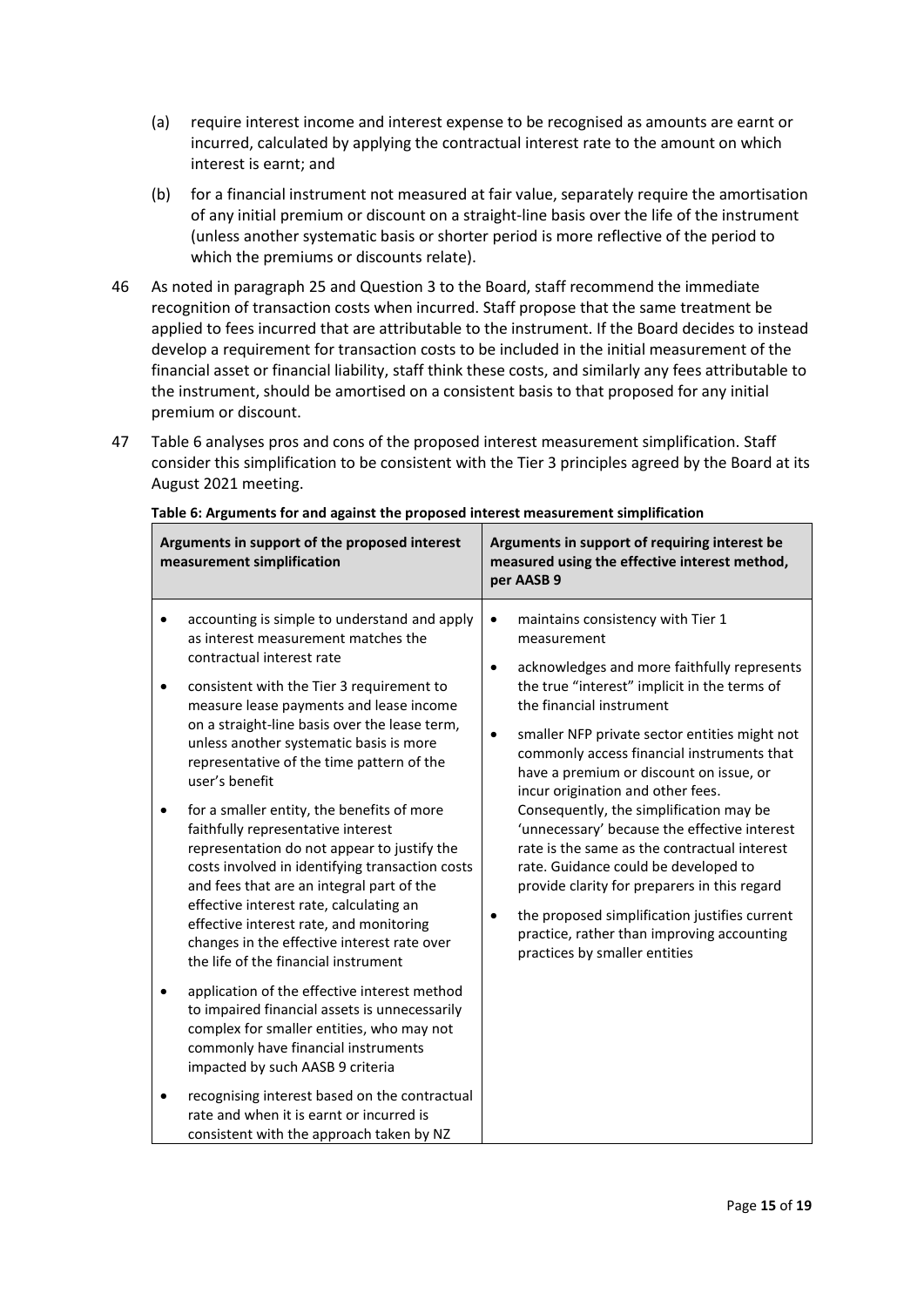| Tier 3 reporting requirements; facilitating |
|---------------------------------------------|
| trans-Tasman harmonisation                  |
|                                             |

- <span id="page-15-0"></span>48 **Staff view.** Staff think that requiring interest to be recognised and measured by reference to the contractual interest rate is a simplification that the Board could take to reduce an element of preparer cost without any significant loss of useful information to users of the Tier 3 financial statements or material misrepresentation of the financial statements over the life of the related financial instrument. Staff think that the materiality of any difference between the effective interest method and the result under the proposed simplification is unlikely to result in consolidation issues should the Tier 3 entity financial results be consolidated into Tier 1/Tier 2 consolidated financial statements.
- 49 In addition, while staff do not have any evidence in this regard from the preliminary outreach activity, staff think it is likely that the practice of many Tier 3 entities is already consistent with such policy, and as such, the simplification better leverages the information that management uses to make decisions and limits transition costs.

### **Question for Board members**

- Q5 Do Board members agree, for the purposes of the Discussion Paper, that:
	- (a) interest income and interest expense should be recognised as amounts are earnt or incurred, calculated by applying the contractual interest rate to the amount on which interest is earnt; and
	- (b) for a financial instrument not measured at fair value, any initial premium or discount should be amortised on a straight-line basis over the life of the instrument, unless another systematic basis or shorter period is more reflective of the period to which the premiums or discounts relate? Any directly attributable fees and deferred transaction costs should be similarly treated.

If not, do Board members prefer requiring an entity to recognise and measure interest using the effective interest method?

# **Identified proposed simplifications 6 – Impairment of financial assets that are debt instruments**

- 50 The AASB 9 impairment model applies only to financial assets held at amortised cost, as under AASB 9, equity instruments are always measured at fair value. As noted in Agenda Paper 5.2.1, the AASB 9 impairment model is an expected credit loss model that requires the impairment loss to be calculated using a probability-weighted estimate of credit losses over the expected life of the financial instrument. A credit loss is calculated as the present value of the difference between (a) the contractual cash flows due to an entity under the contract and (b) the cash flows that the entity expects to receive.
- 51 The expected losses differ depending on the type of financial asset held and the extent of change in credit riskiness of the financial asset.
- 52 As a simplification of the impairment recognition and measurement criteria, staff propose the following simplification options for impairment of financial assets that are debt instruments that are not measured at fair value. Staff think both Option A and Option B reflect an expected loss model:
	- (a) **Option A:** Require an impairment loss to be recognised when it is probable that the amount owed will not be collectible, measured at the expected uncollectible amount.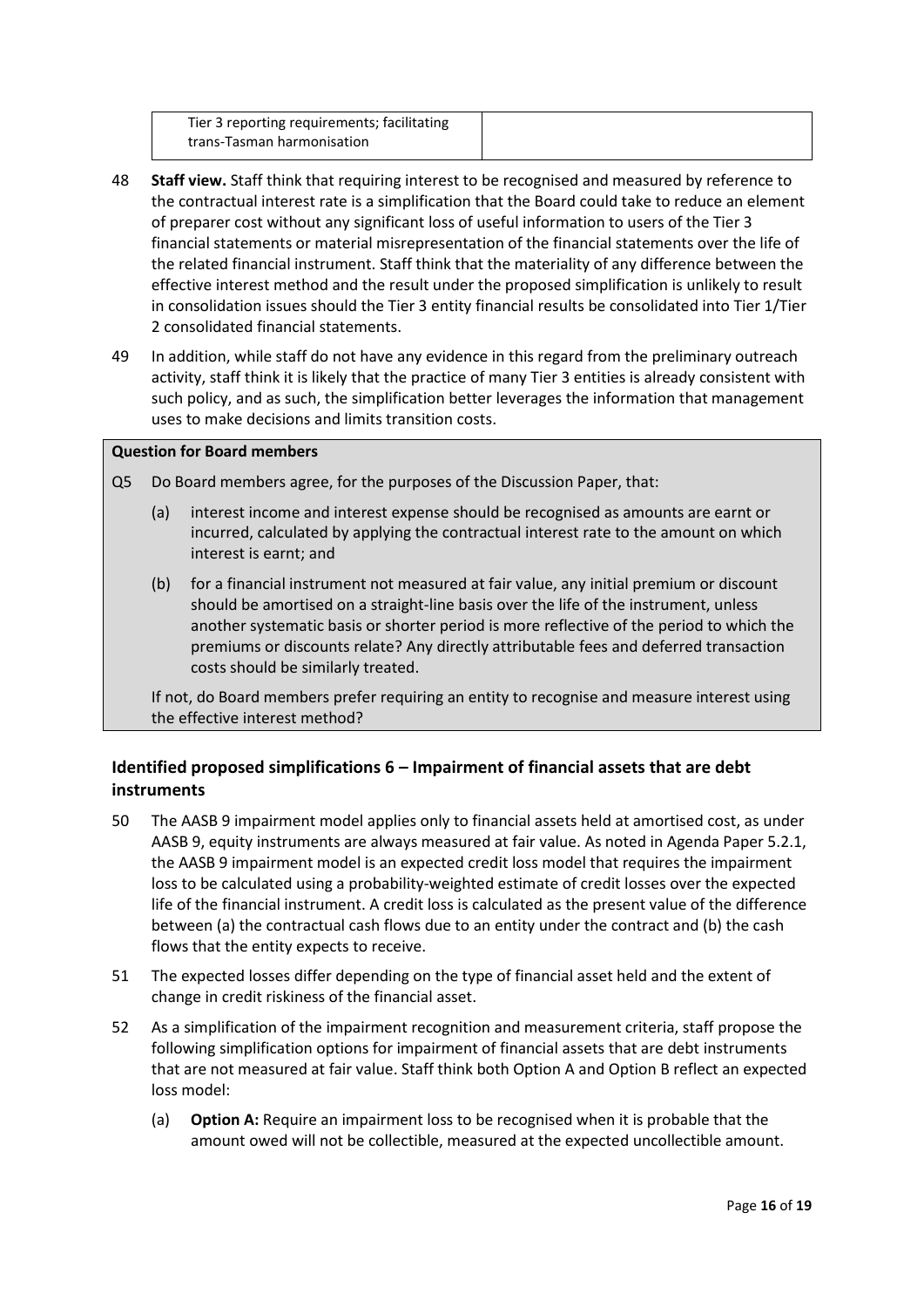- (b) **Option B:** Require an impairment loss to be recognised for all lifetime expected credit losses. This option proposes extending the AASB 9 simplified approach for trade receivables<sup>13</sup> to all debt instruments held by the entity.
- 53 In accordance with the Board's agreed approach to simplification as set out in the flowchart included in Appendix B to Agenda Paper 5.2.1, staff have analysed reasons for supporting one Option over the other:

| sic 7 . Starf analysis or Option A and Option B<br>Arguments in support of Option A over Option B<br>(Require an impairment loss to be recognised<br>when it is probable that the amount owed will<br>not be collectible, measured at the expected<br>uncollectible amount) |                                                                                                                                                                                                                                                      | Arguments in support of Option B over Option A<br>(Require an impairment loss to be recognised for<br>all lifetime expected credit losses)                                                                                                                                                                                                                                                      |                                                                                                                                                                                          |
|-----------------------------------------------------------------------------------------------------------------------------------------------------------------------------------------------------------------------------------------------------------------------------|------------------------------------------------------------------------------------------------------------------------------------------------------------------------------------------------------------------------------------------------------|-------------------------------------------------------------------------------------------------------------------------------------------------------------------------------------------------------------------------------------------------------------------------------------------------------------------------------------------------------------------------------------------------|------------------------------------------------------------------------------------------------------------------------------------------------------------------------------------------|
|                                                                                                                                                                                                                                                                             | the resulting impairment loss is more<br>understandable and explainable to users of<br>the financial statements compared to the<br>AASB simplified approach, as the impairment<br>loss is directly 'relatable' to debtor balances                    | ٠                                                                                                                                                                                                                                                                                                                                                                                               | maintains better consistency with Tier 1<br>recognition and measurement criteria. As<br>such, Option B is more 'neutral' compared to<br>the more conservative position under<br>Option A |
|                                                                                                                                                                                                                                                                             | for smaller NFP and their common<br>transactions, it is less complex to understand<br>and apply, and requires less management<br>judgement, compared to Option B.<br>Consequently, it is less costly to implement<br>and audit compared to Option B. | may give management better insight into its<br>٠<br>financial management practices<br>the resulting impairment loss is likely to be<br>٠<br>the same amount as Option A if, rather than<br>identifying a risk probability for each default<br>scenario, management makes an absolute<br>determination (recoverable/not recoverable)<br>when assessing the expected credit losses of<br>an asset |                                                                                                                                                                                          |
|                                                                                                                                                                                                                                                                             | Option A better leverages the information<br>that management is likely to use to make<br>decisions                                                                                                                                                   |                                                                                                                                                                                                                                                                                                                                                                                                 |                                                                                                                                                                                          |
|                                                                                                                                                                                                                                                                             | Appears consistent with the requirements<br>specified by UK FRS 105, Hong Kong and New<br>Zealand                                                                                                                                                    |                                                                                                                                                                                                                                                                                                                                                                                                 |                                                                                                                                                                                          |

#### **Table 7: Staff analysis of Option A and Option B**

54 **Staff view.** Staff recommend Option A for the reasons identified in Table 7. Staff think that Option B remains too complex a proposition for smaller NFP private sector entities and is unlikely to have widespread impact given the types of assets commonly held by smaller NFP private sector entities. Also, staff suspect that Option B is unlikely to be operationalised in the spirit of the AASB 9 requirement by these entities. Staff further consider that it may be challenging to audit the management judgements informing the likelihood of each probable default scenario. Consequently, staff are concerned that Option B, while a simplification of AASB 9, does not present a sufficiently proportionate response for smaller entities as the benefits of applying this option do not appear to exceed its costs.

### **Question for Board members**

Q6 Do Board members agree, for the purposes of the Discussion Paper, that an impairment loss on a debt instrument that is not measured at fair value should be recognised when it is

<sup>13</sup> The AASB 9 simplified approach applies also to contract assets and lease receivables held by the entity.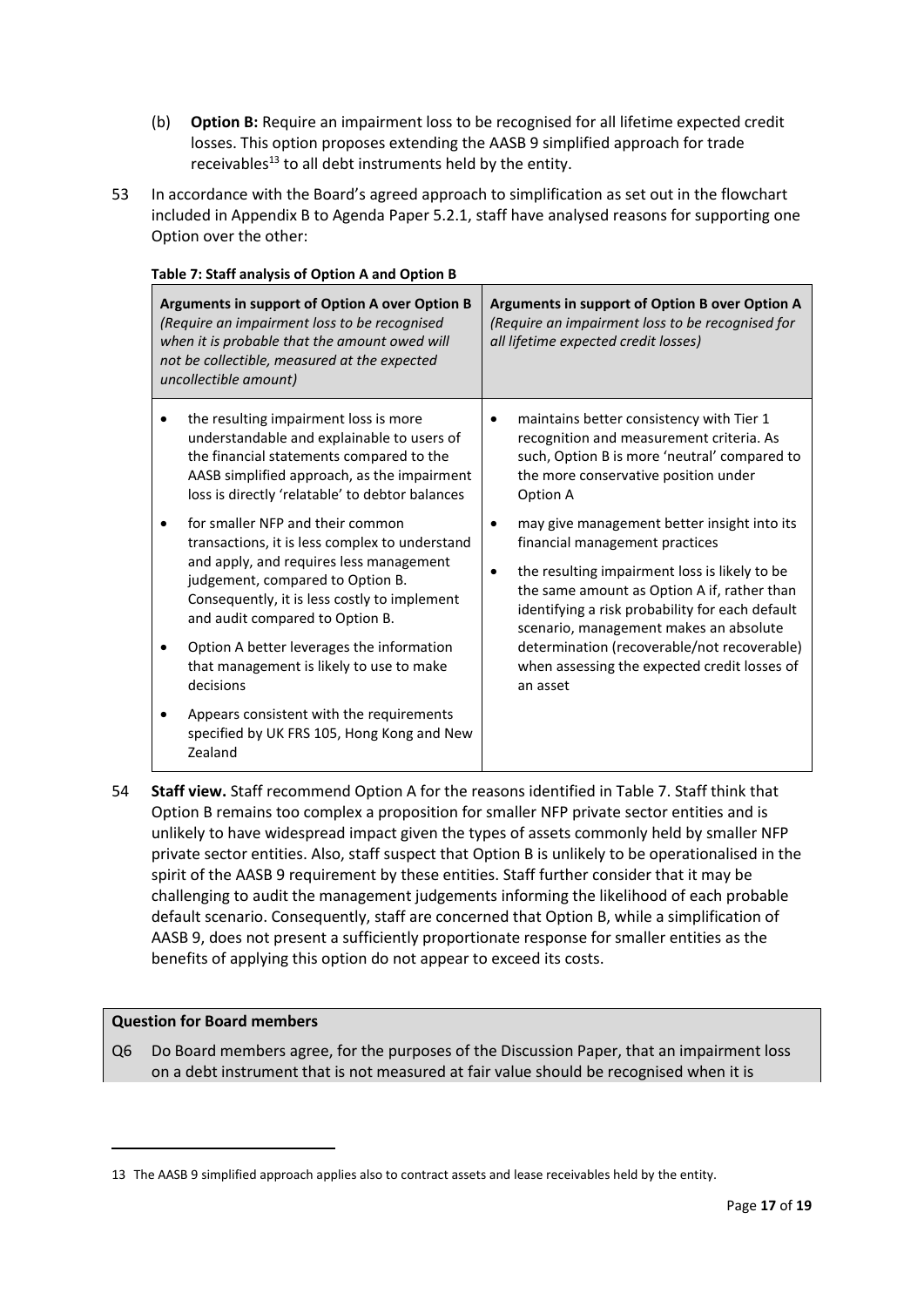probable that the amount owed will not be collectible, measured at the expected uncollectible amount (Option A)?

If not, do Board members prefer requiring an impairment loss to be recognised for all lifetime expected credit losses?

#### *Equity instruments measured at cost, less impairment*

- 55 In its earlier proposals (see paragraph 28), staff proposed that certain financial assets are permitted to be measured at cost less impairment. These financial assets may include equity instruments. This section is only relevant if the Board supports Option A in paragraph 28 or if the Board decides to develop a requirement that would require certain equity instruments to be subsequently measured at cost less impairment.<sup>14,15</sup>
- 56 With regards to the impairment of equity instruments measured at cost, staff propose that the Board develop a requirement that:
	- (a) impairment be charged only when there is objective evidence to indicate that the carrying amount of the financial asset is unlikely to be recovered in the future;
	- (b) the impairment loss is measured as the difference between the carrying amount of the asset and its fair value at the reporting date.
- 57 This proposal is similar to the measurement criteria previously specified by IAS 39 for availablefor-sale financial assets. Under the proposal, an impairment loss might not be immediately recognised if the share price of a listed equity instrument at the reporting date is below its carrying amount.
- 58 Alternatively, with regards to the impairment of equity instruments measured at cost, the Board could require an impairment loss to be recognised for the excess of the carrying amount of the financial asset at the reporting date over its fair value on that date. The resultant financial asset would be measured at its fair value, with a ceiling imposed on the fair value measurement.
- 59 **Staff view.** On balance, staff recommend the approach described in paragraph 56. Staff have formed their view having regard to the following considerations:
	- (a) the approach is broadly consistent with the Board's tentative decisions regarding the impairment of a non-financial asset.<sup>16</sup> Maintaining consistency in requirements across different assets and liabilities reduces preparer costs, as a preparer need not consider different specific rules for different types of assets and liabilities;
	- (b) the approach consistent with the approach taken by NZ Tier 3 reporting requirements; facilitating trans-Tasman harmonisation;

<sup>14</sup> For example, investments in subsidiaries and associates. Staff note that the Board has not yet considered how an investment in a subsidiary, associate or joint venture should be measured in the separate financial statements of an entity, if consolidated financial statements are not presented.

<sup>15</sup> This section is not relevant if the Board supports Option B or Option C as proposed. This is because equity instruments are measured at fair value under Option B and Option C.

<sup>16</sup> At its April 2022 meeting, the Board decided that impairment would be assessed for a non-financial asset only if the asset were physically damaged or if the asset's service potential might have been adversely affected by a change in the entity's strategy or changes in external demand for the entity's services